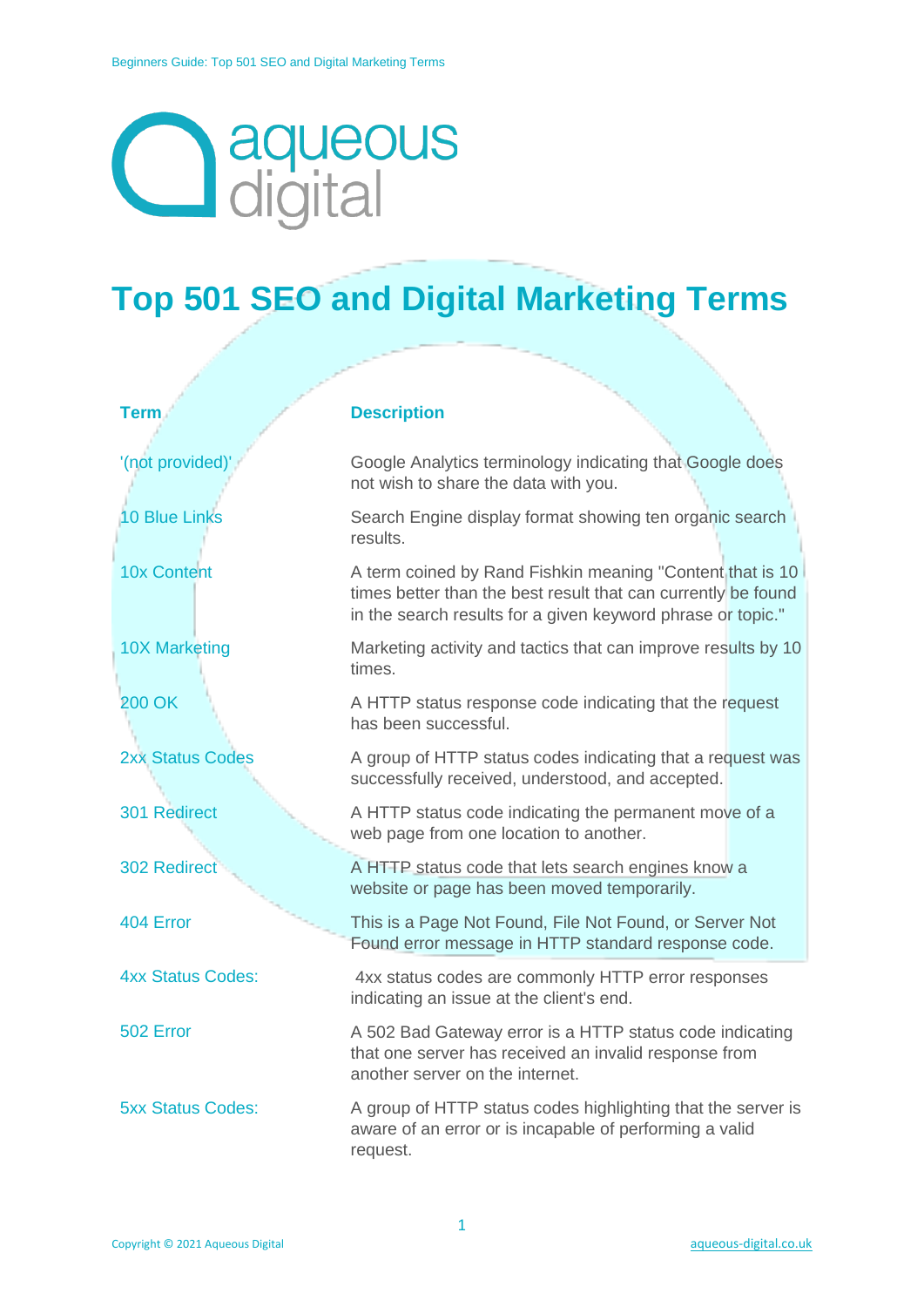| <b>A/B Testing</b>                  | Also known as split testing, is a process of showing two<br>variants of the same web page, advertisement or email to<br>different target audiences in order to analyse differences in<br>performance.                                   |
|-------------------------------------|-----------------------------------------------------------------------------------------------------------------------------------------------------------------------------------------------------------------------------------------|
| Above the Fold                      | This refers to the upper half of the front page of a<br>newspaper where an important story or photograph can be<br>found. In web design, it refers to sections of a webpage that<br>are visible without scrolling or clicking.          |
| Above the Line (ATL)                | Above-the-Line activity typically refers to the use of mass<br>media paid for advertising, designed to reach a wide target<br>audience where there is a direct cost involved to purchase<br>it. E.g., TV, radio or outdoor advertising. |
| <b>Advanced search operators</b>    | Advanced Search Operators (ASOs) are commands used<br>to return results that are more relevant and specific. They<br>are typically used to narrow down searches and go deeper<br>into the results.                                      |
| <b>Advertorial</b>                  | An advert in the form of editorial content. They are typically<br>published in magazines, newspapers or on websites and<br>often read like the publication's own content.                                                               |
| <b>Adwords</b>                      | Google Adwords now known as Google Ads is a pay per<br>click (PPC) online advertising platform, where advertisers<br>bid to display digital adverts, product listings, or videos to<br>web users.                                       |
| <b>AIDA</b>                         | A marketing model that defines the customer journey using<br>four main stages: Awareness, Interest, Desire and Action.                                                                                                                  |
| <b>AJAX</b>                         | Short for 'Asynchronous JavaScript and XML' is a group<br>of client-side web development techniques used to<br>create asynchronous web applications.                                                                                    |
| Algorithm                           | A set of instructions designed to perform a specific task.<br>Google search uses algorithms to rank websites.                                                                                                                           |
| Algorithm change                    | A term used to describe when a search engine periodically<br>updates and improves the algorithms that are used to rank<br>websites in organic search results.                                                                           |
| Alt Attribute text (or Alt<br>Text) | Used in HTML code to describe the appearance or function<br>of an image on a page when it can't be rendered.                                                                                                                            |
| <b>Alt Tags</b>                     | Also known as 'alternative attribute' is a HTML attribute<br>applied to image tags as a text alternative for search<br>engines.                                                                                                         |
| <b>Alt Text</b>                     | A shortened version of 'Alt Attribute Text'. It is used in<br>HTML code to describe the appearance or function of an<br>image on a page when it cannot be rendered.                                                                     |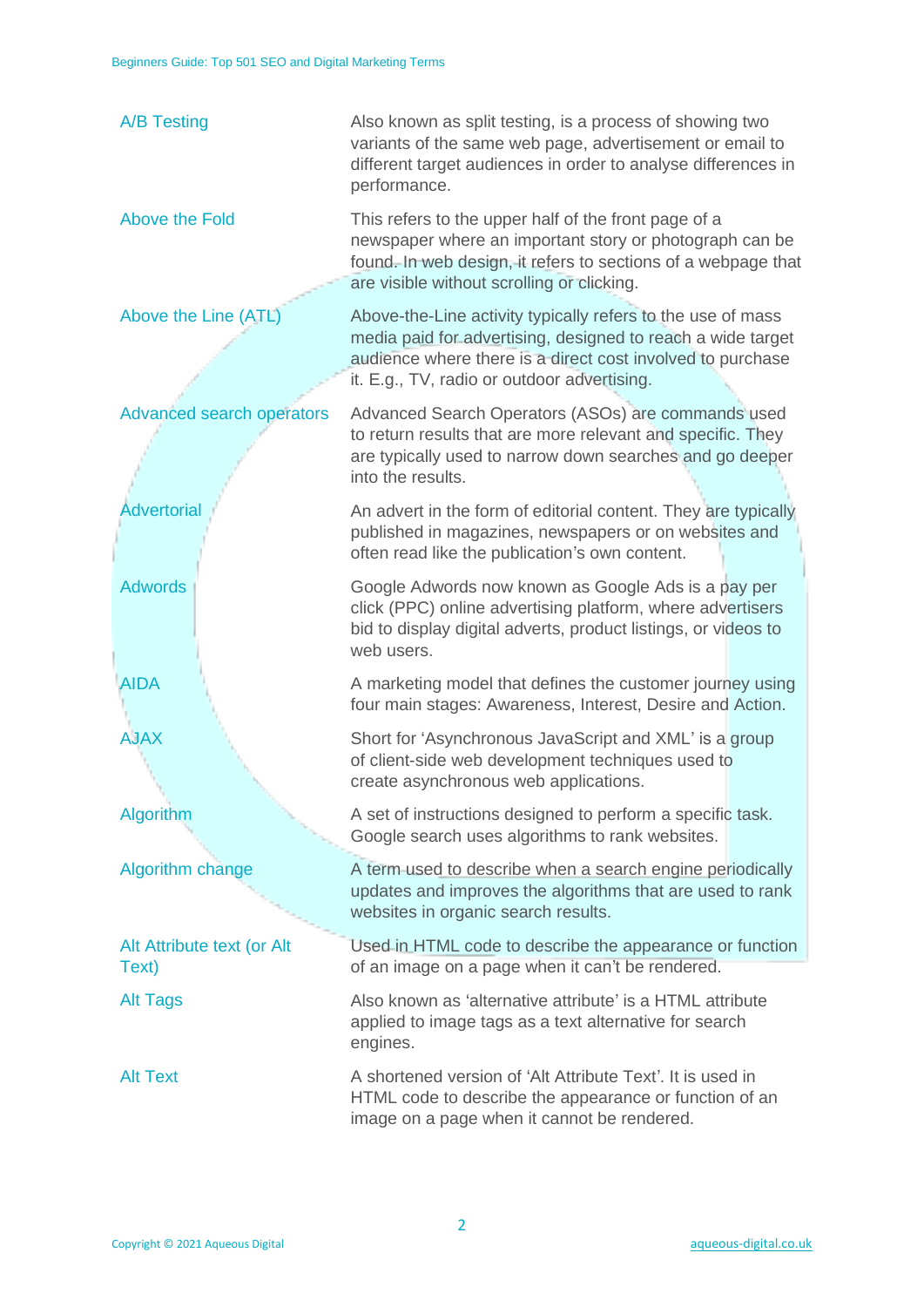| <b>Alternative Text</b>                           | Another name for Alt Attribute Text. It is used in HTML code<br>to describe the appearance or function of an image on a<br>page when it cannot be rendered.                                                                                  |
|---------------------------------------------------|----------------------------------------------------------------------------------------------------------------------------------------------------------------------------------------------------------------------------------------------|
| <b>Ambiguous Intent</b>                           | Refers to a search term where the aim of the searcher is<br>unclear and requires more clarification.                                                                                                                                         |
| <b>AMP</b>                                        | An open-source HTML framework developed by the AMP<br>Open-Source Project. AMP is an abbreviation of<br><b>Accelerated Mobile Pages.</b>                                                                                                     |
| Amplification                                     | in digital marketing this refers to content amplification,<br>which is a way of helping your content reach a much wider<br>audience. This often involves a multichannel approach<br>using a mix of media channels to disseminate content.    |
| <b>Analytics</b>                                  | Analytics is the systematic computational analysis of data.<br>Google Analytics for example is a web analytics tool that<br>tracks and reports website traffic.                                                                              |
| <b>Anchor Text</b>                                | Anchor text, link label or link text is the visible, clickable text<br>in an HTML hyperlink.                                                                                                                                                 |
| <b>Application Programming</b><br>Interface (API) | A computer interface that allows interaction between<br>different pieces of software. API's allow the creation and<br>integration of apps.                                                                                                   |
| <b>Aqueous Digital</b>                            | A digital marketing agency based in Cheshire, UK.<br>Specialists in Search, Content and Reputation<br>Management. www.aqueous-digital.co.uk                                                                                                  |
| <b>Artificial Intelligence (AI)</b>               | This refers to the simulation of human intelligence by<br>computers that are programmed to think like humans and<br>mimic actions such as learning and problem solving.                                                                      |
| Async                                             | Async stands for asynchronous and is the process of<br>loading the resources of a web page individually.                                                                                                                                     |
| <b>Authority</b>                                  | Authority in SEO is a qualitative measure that adds strength<br>to the overall visibility and helps the organic ranking of a<br>website. Being an authority typically means being widely<br>perceived as a leader in your field or industry. |
| Auto-generated content                            | Auto-generated content is produced using automated<br>software. There is generally very little human involvement                                                                                                                             |
|                                                   | in the process and from an SEO perspective, it can<br>sometimes be harmful to organic search engine rankings.                                                                                                                                |
| B <sub>2</sub> B                                  | Short for Business-to-Business. This is activity directed<br>from one business to another business e.g. wholesaler and<br>retailer. B2B marketing activity is marketing targeted<br>directly at businesses rather than individual consumers. |
| B <sub>2</sub> C                                  | Short for Business-to-Consumer. This is activity from a<br>business directly to consumers e.g. a retailer selling a<br>product to a member of the public. B2C marketing activity is                                                          |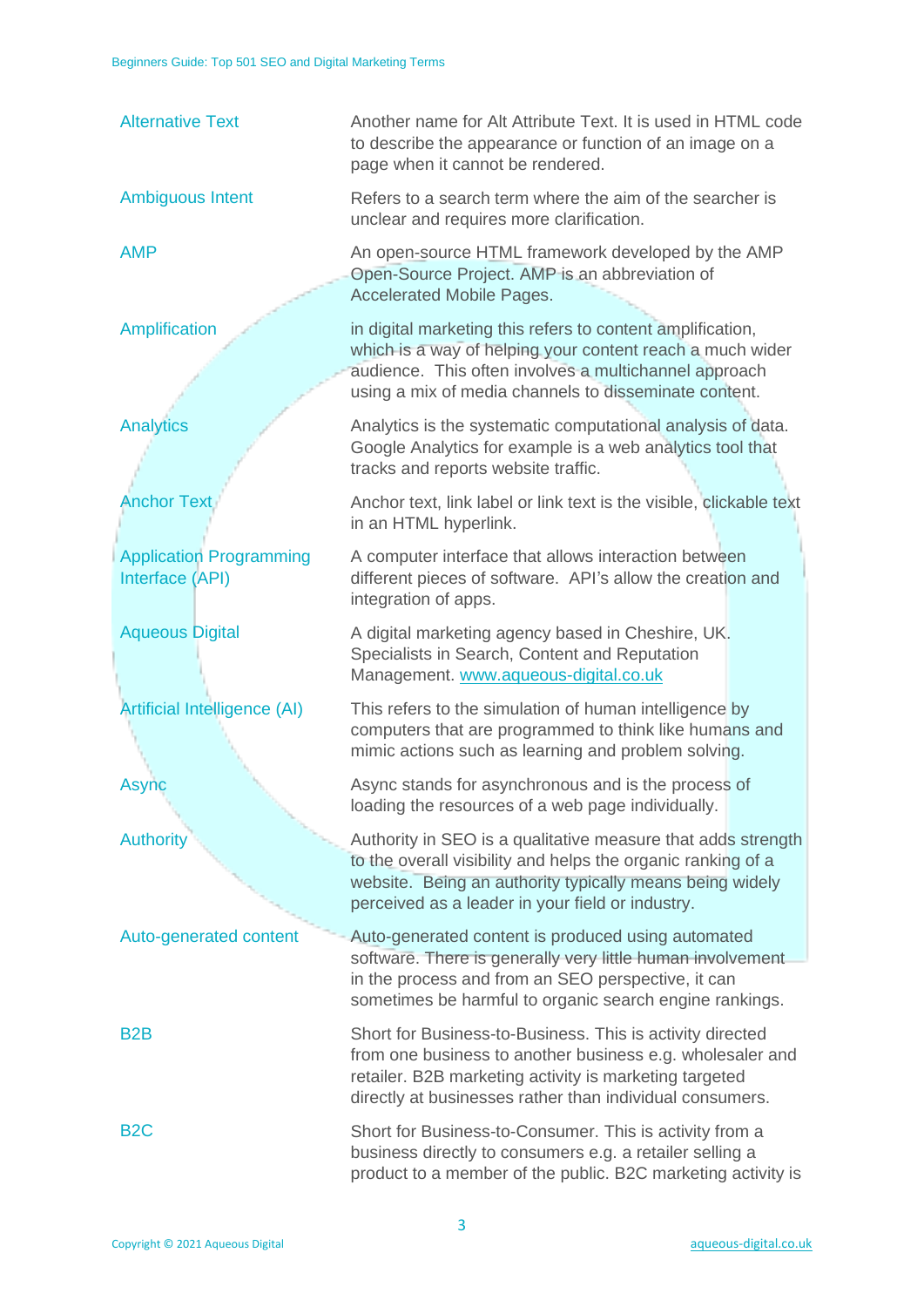|                             | marketing targeted directly at end-users rather than other<br>businesses.                                                                                                                                                                                                                      |
|-----------------------------|------------------------------------------------------------------------------------------------------------------------------------------------------------------------------------------------------------------------------------------------------------------------------------------------|
| <b>Backlinks</b>            | Also known as inbound links, these are links from other<br>websites that link to your website.                                                                                                                                                                                                 |
| <b>Baidu</b>                | Chinese multinational technology company providing<br>Internet services, products, and artificial intelligence.                                                                                                                                                                                |
| Below-the-line (BTL)        | Below-the-line advertising and marketing uses media and<br>communication channels other than mainstream paid for<br>advertising formats such as radio, television, outdoor, print,<br>and cinema. Examples include: direct mail, trade shows,<br>media relations, and search engine marketing. |
| <b>Bing</b>                 | A search engine owned and operated by Microsoft.                                                                                                                                                                                                                                               |
| <b>Black Box</b>            | Systems and technologies that perform functions without<br>obvious visibility of how they do what they do.                                                                                                                                                                                     |
| <b>Black Hat SEO</b>        | Unethical search engines optimisation practices that go<br>against search engines guidelines and artificially boost<br>website rankings.                                                                                                                                                       |
| <b>Blog</b>                 | Short for web log, this a website or web page that is<br>updated regularly and typically written as discrete text<br>entries in an informal or conversational diary style. Blogs<br>are generally displayed in reverse chronological order, with<br>the most recent first.                     |
| <b>Blogger</b>              | Someone who regularly writes and updates blogs. See<br>'blog'.                                                                                                                                                                                                                                 |
| <b>Blogging</b>             | This refers to writing, photography, and other media that is<br>published on a blog. See 'blog'.                                                                                                                                                                                               |
| Bots:                       | Automated crawlers or spiders that analyse the Internet to<br>find and index content.                                                                                                                                                                                                          |
| <b>Bottom of the Funnel</b> | This is the purchase stage of a buying process, as a result<br>of online marketing activity. When marketers refer to<br>bottom-of-the-funnel content, they are talking about content<br>that persuades customers to purchase a business's<br>products or services.                             |
| <b>Bounce Rate</b>          | The percentage of visitors who visit a website and then<br>leave without viewing any other page other than the one on<br>which they landed.                                                                                                                                                    |
| <b>Branded Keyword</b>      | A search query that incorporates an<br>organisations brand name(s) and are unique to the<br>organisation.                                                                                                                                                                                      |
| <b>Breadcrumb</b>           | A secondary navigation scheme that displays user location<br>on a website or application.                                                                                                                                                                                                      |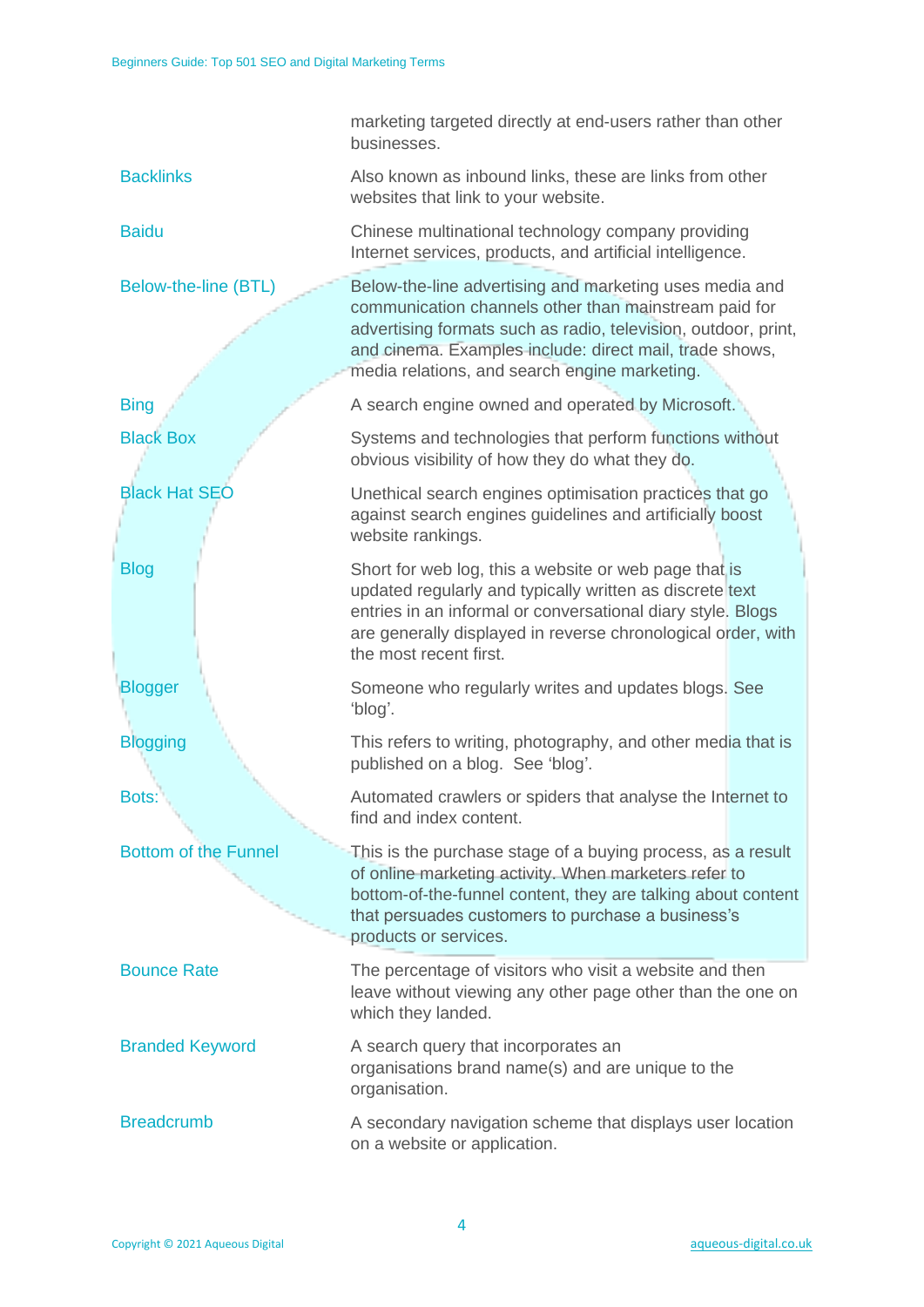| <b>Breadcrumb Navigation</b> | Breadcrumb navigation shows links back to each previous<br>page the user visited and shows the current website<br>location. See 'breadcrumbs' above.                                                                                                                                                 |
|------------------------------|------------------------------------------------------------------------------------------------------------------------------------------------------------------------------------------------------------------------------------------------------------------------------------------------------|
| <b>Broken Link</b>           | Also known as a dead link, is a hyperlink on a web page<br>that no longer works.                                                                                                                                                                                                                     |
| <b>Browser</b>               | A software app used for displaying and navigating between<br>web pages.                                                                                                                                                                                                                              |
| <b>Bundling</b>              | Bundling is when a business markets and sells several of<br>its products or services together as a single combined unit.                                                                                                                                                                             |
| <b>Business Blogging</b>     | The use of blogs for marketing and promoting a business.<br>See 'blog' and 'blogging'.                                                                                                                                                                                                               |
| <b>Buyer Persona</b>         | This is a detailed description of what your ideal customer is<br>like. Typically based on market research, behavioural data<br>and customer insight.                                                                                                                                                 |
| Cache                        | A hardware or software component that stores data, so that<br>the same data can be served faster in the future.                                                                                                                                                                                      |
| <b>Cached Page</b>           | A web page that has been saved by a browser on a PC or<br>mobile device or a search engine on its servers. It is a<br>backup of the raw HTML and content of a page saved at a<br>point in time so it can be retrieved later.                                                                         |
| Caching                      | Caching is the storage of copies of files in a 'cache' so that<br>the content can be accessed quickly in the future.                                                                                                                                                                                 |
| <b>Caffeine</b>              | Caffeine was a Google web indexing system update. It<br>allowed Google to crawl and store data far more efficiently.                                                                                                                                                                                 |
| <b>Call-to-Action</b>        | A call-to-action in marketing is information to tell a reader,<br>listener, or viewer exactly what to do next and how to do it.<br>Sometimes shortened to CTA it commonly refers to words<br>or phrases used in advertising or on web pages, that<br>encourage an audience to act in a specific way. |
| <b>Canonical link</b>        | A canonical link is an HTML element that specifies which of<br>more than one page with similar content, is the preferred<br>page. It helps webmasters specify to search engines, which<br>page it should show and rank in search and prevents<br>duplicate content issues.                           |
| <b>Canonical Tag</b>         | A canonical tag or rel canonical is a method of informing<br>search engines that a URL represents the master copy of a<br>page.                                                                                                                                                                      |
| <b>Canonical URL</b>         | A canonical URL is the address of a page that a search<br>engine interprets as the most representative of a group of<br>duplicate pages on a website.                                                                                                                                                |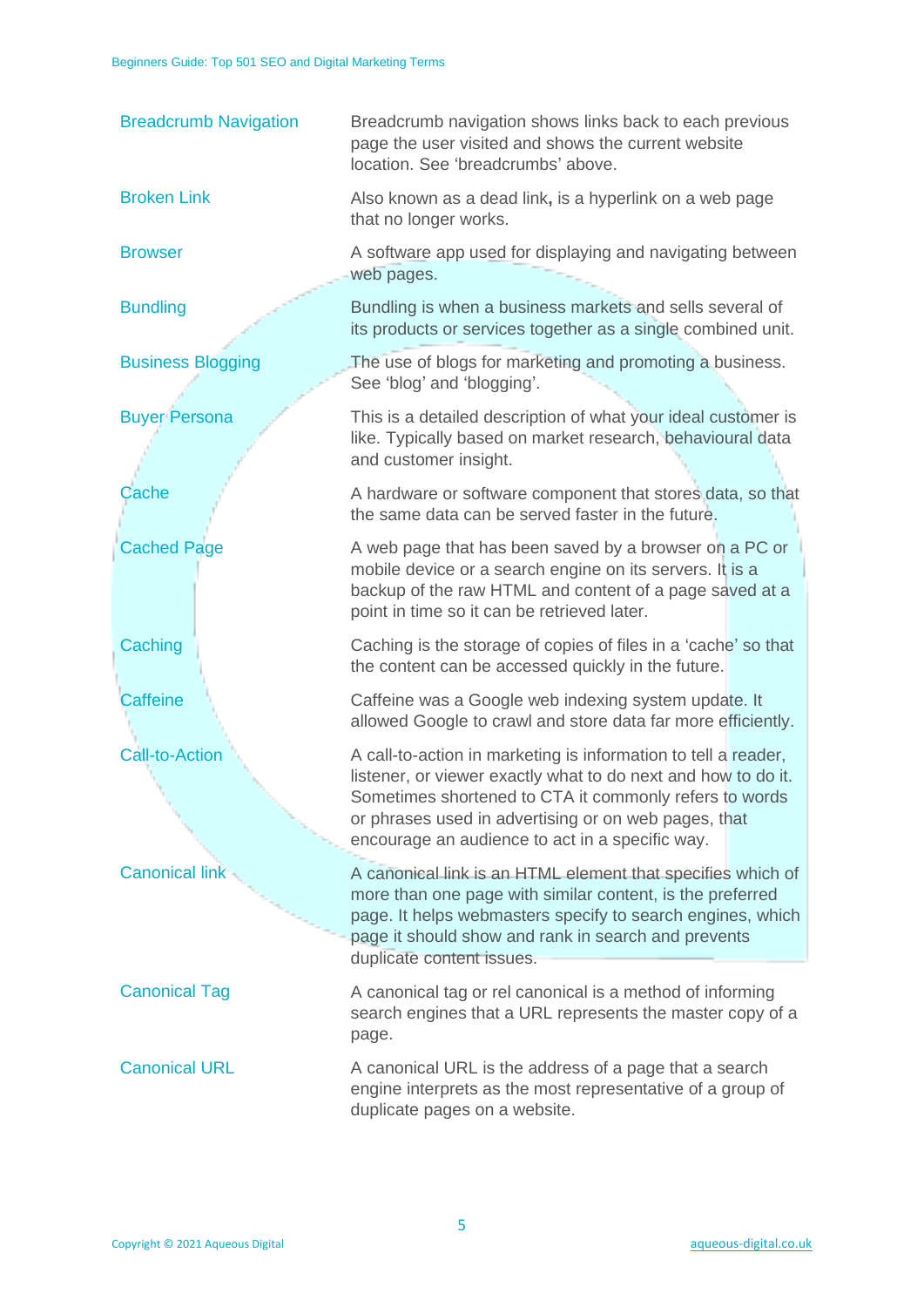| <b>CAN-SPAM</b>                          | US legislation covering legal standards for sending<br>commercial e-mail. Short for Controlling the Assault of Non-<br>Solicited Pornography and Marketing (CAN-SPAM).                                                                                                                                                                           |
|------------------------------------------|--------------------------------------------------------------------------------------------------------------------------------------------------------------------------------------------------------------------------------------------------------------------------------------------------------------------------------------------------|
| <b>CASL</b>                              | Canadian federal law covering spam and other electronic<br>threats. Short for Canada's Anti-Spam Legislation (CASL).                                                                                                                                                                                                                             |
| <b>ccTLD</b>                             | Country code top-level domains (ccTLDs) are a way to<br>show search engines which country you do business in.<br>E.g. u                                                                                                                                                                                                                          |
| <b>Channel</b>                           | In marketing, a channel refers to people, organisations, and<br>activities that transfer the ownership of goods from a point<br>of production to the point of consumption. It can also refer<br>to different types of communications and advertising routes<br>to target an audience. i.e. 'Communication Channel' and<br>'Advertising Channel'. |
| <b>Churn Rate</b>                        | Also known as rate of attrition, it is the percentage of a<br>business's customers or subscribers who cancel or don't<br>renew during a specified time period.                                                                                                                                                                                   |
| <b>Citations</b>                         | In SEO, citations typically refer to a group of individual<br>business listings on various websites. Commonly, citations<br>are in the form of online business directory.                                                                                                                                                                        |
| <b>Click Bait</b>                        | Text or thumbnail image that is designed to attract attention<br>and to entice users to follow a link. Generally misleading,<br>sensationalised, or deceptive.                                                                                                                                                                                   |
| <b>Click fraud</b>                       | When an individual, computer program or script exploits<br>advertisers by repeatedly clicking on a PPC advert.                                                                                                                                                                                                                                   |
| <b>Click-Through Rate (CTR)</b>          | The ratio of users who click on a link compared to the total<br>number of users who view a page, email, or advertisement.                                                                                                                                                                                                                        |
| Client-side vs server-side<br>rendering: | Server-side rendering is the most common method for<br>displaying information on a screen. It converts HTML files<br>on a server into usable information for a browser and fully<br>populates a page on first load. Client-side<br>rendering manages the routing dynamically without<br>refreshing the page.                                     |
| Cloaking                                 | A search engine optimisation method where content<br>presented to a search engine is presented differently in a                                                                                                                                                                                                                                  |
| <b>Closed-Loop Marketing</b>             | user's browser.<br>Marketing that relies on data and insights from closed-loop<br>reporting. "Closing the loop" just means that sales teams<br>report to Marketing about what happened to the leads that<br>they received, which helps Marketing understand their best<br>and worst lead sources.                                                |
| <b>CMS</b>                               | Short of 'Content Management System'. It is computer<br>software used for the creation and management of digital                                                                                                                                                                                                                                 |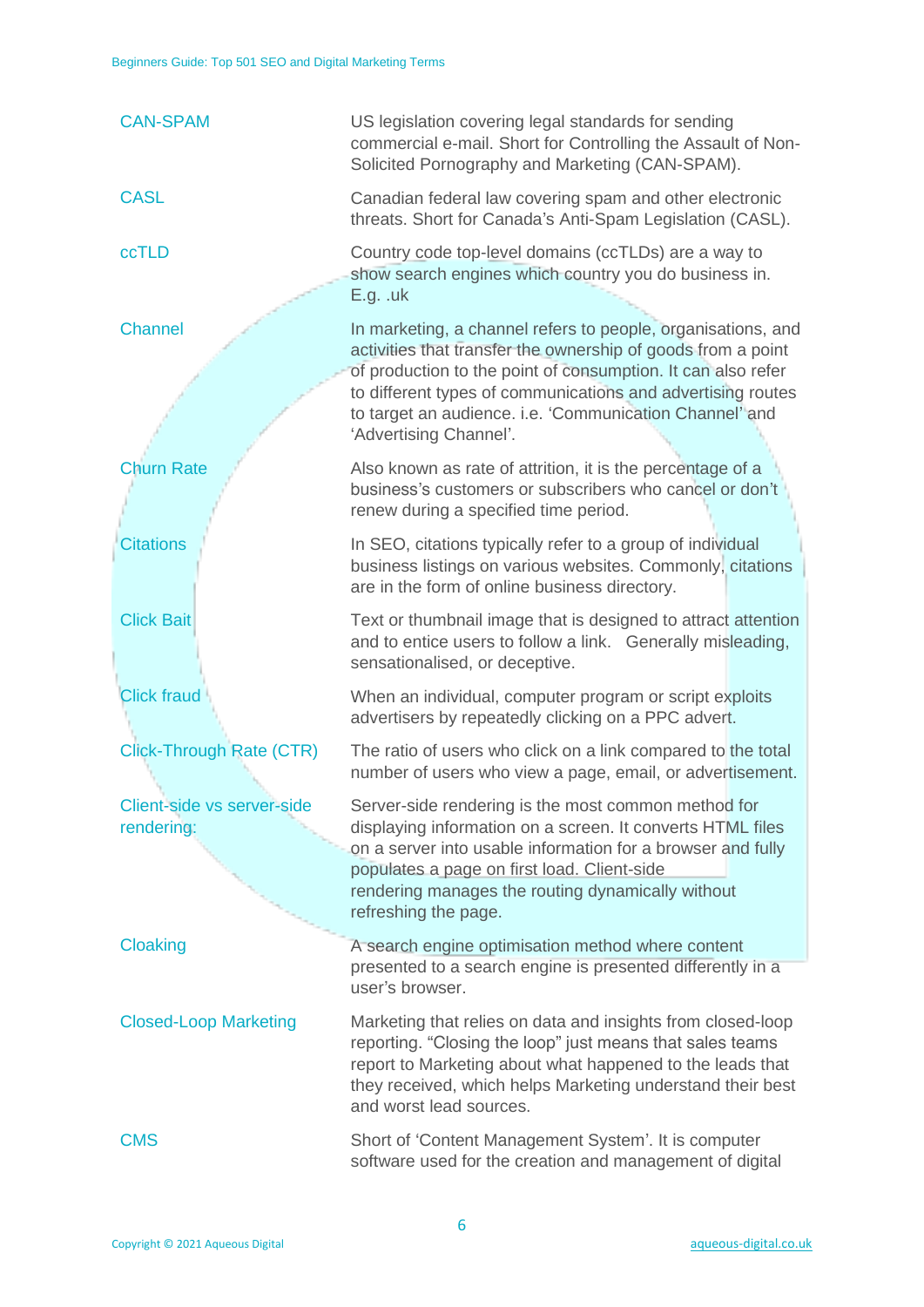|                                                     | content. CMS software is commonly used for updating and<br>managing website content.                                                                                                                                                                                                                         |
|-----------------------------------------------------|--------------------------------------------------------------------------------------------------------------------------------------------------------------------------------------------------------------------------------------------------------------------------------------------------------------|
| <b>Co-Citation</b>                                  | Co-citation in SEO is when a website is mentioned by two<br>different sources, but not necessarily linked.                                                                                                                                                                                                   |
| <b>Comment Spam</b>                                 | A general term used to describe unsolicited spam<br>advertising left by a spambot or spammer in the comments<br>section of a blog, online forum or social media post.                                                                                                                                        |
| <b>Commercial investigation</b><br>queries          | A search engine query undertaken to compare products or<br>services in order to find the most suitable option.                                                                                                                                                                                               |
| Competition                                         | In marketing, competition refers to rival companies selling<br>similar products or services. Marketing activity typically<br>aims to grow revenue by taking greater market share.                                                                                                                            |
| Content                                             | in marketing, content refers to information and experiences<br>that are targeted at meeting the needs of an audience.<br>This could typically be text, video or audio and might<br>address many of the question your customers are asking or<br>provide information about your products, services, or brand. |
| <b>Content is King</b>                              | A phrase used in SEO to emphasise how important content<br>is to achieve a high-ranking website. Originally coined by<br>Microsoft's Bill Gates in 1996.                                                                                                                                                     |
| <b>Content Management</b><br><b>System (CMS)</b>    | Computer software used for the creation and management<br>of digital content. CMS software is commonly used for<br>updating and managing website content.                                                                                                                                                    |
| <b>Content Optimisation</b><br><b>System (COS)</b>  | A software platform that optimises content and delivers a<br>personalised experience to users.                                                                                                                                                                                                               |
| <b>Context Marketing</b>                            | Context marketing is about delivering the right content to<br>the right people, at the right time.                                                                                                                                                                                                           |
| <b>Conversion</b>                                   | An action carried out by a user that meets the overall<br>purpose of a web page or advert. E.g. a customer making a<br>purchase, signing up to a newsletter, downloading a<br>brochure or filling out an enquiry form.                                                                                       |
| <b>Conversion Path</b>                              | The journey and steps taken by a customer in meeting the<br>overall aims of a web page, advert or other marketing<br>activity.                                                                                                                                                                               |
| <b>Conversion Rate</b>                              | The percentage of customers or users that perform a<br>desired action as a result of visiting a website or engaging<br>with a advert or other marketing initiative.                                                                                                                                          |
| <b>Conversion Rate</b><br><b>Optimisation (CRO)</b> | A process designed to increase the percentage of users or<br>customers that perform s desired action on a webpage or<br>as the result of engaging with an advert or other marketing<br>activity.                                                                                                             |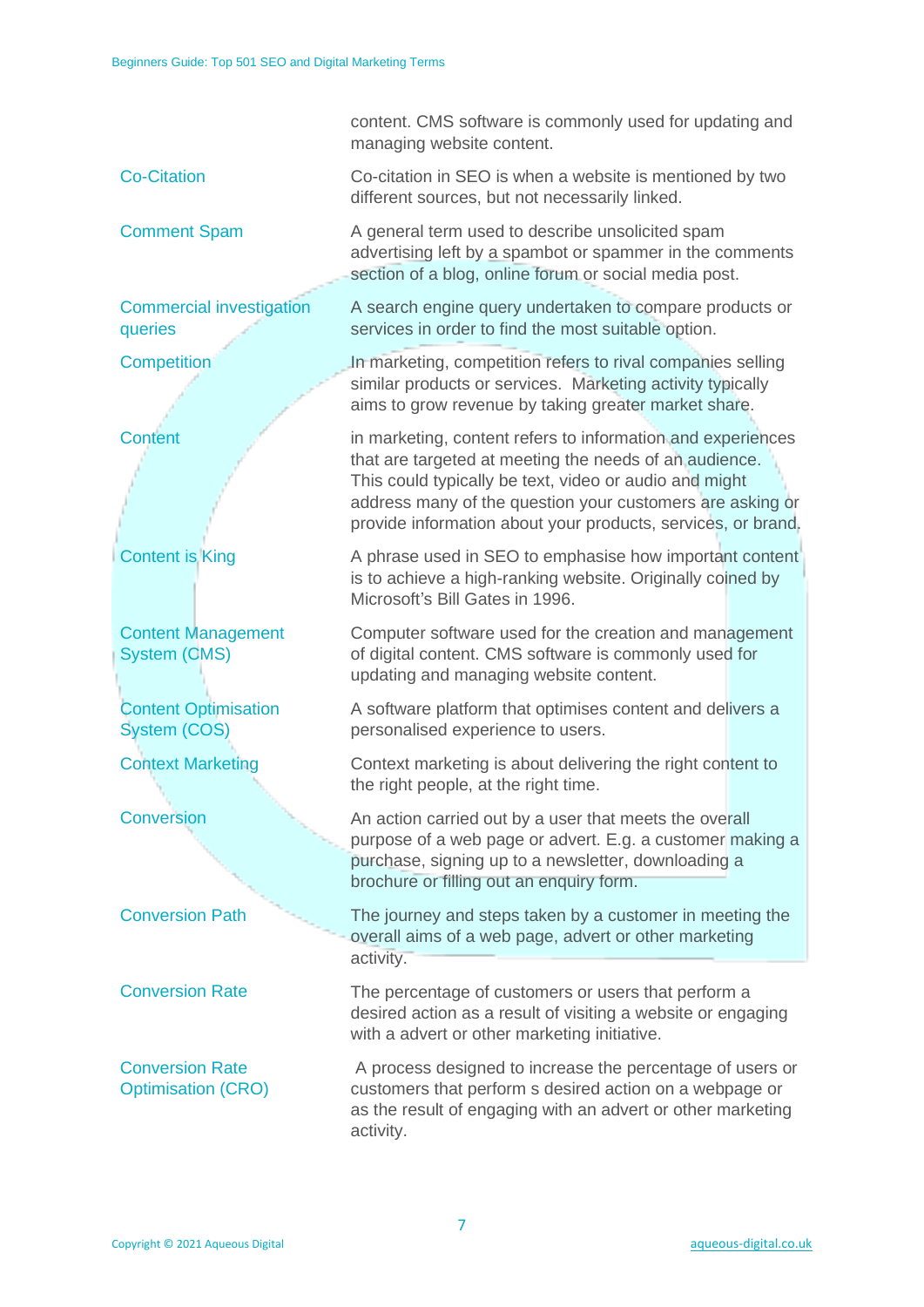| <b>Correlation</b>                         | In SEO, ranking correlation is an analysis of search results<br>in order to understand the factors that are responsible for<br>the rankings.                                         |
|--------------------------------------------|--------------------------------------------------------------------------------------------------------------------------------------------------------------------------------------|
| <b>Cost Per Thousand (CPT)</b>             | The cost of one thousand digital advertising impressions<br>aimed at a specific target audience. Sometimes also<br>referred to as cost per mile (CPM).                               |
| Cost-per-Lead (CPL)                        | Often abbreviated as CPL, Cost-per-lead is a pricing model<br>for online advertising. Advertisers pay for the cost of a<br>lead, rather than a click or a full conversion to a sale. |
| Coverage                                   | The expected number of a target audience that will be<br>reached by an advert.                                                                                                       |
| <b>Crawl Budget</b>                        | The average number of pages a bot or spider will analyse<br>on your website.                                                                                                         |
| <b>Crawl Error</b>                         | Crawl errors occur when a search engine attempts to reach<br>a page on a website but fails. These errors prevent search<br>engine bots from reading content and indexing pages.      |
| <b>Crawler</b>                             | A crawler is a program used by search engines to collect<br>data from the internet.                                                                                                  |
| <b>Crawler Directives</b>                  | Crawl directives are ways to inform search engines such as<br>Google, how to behave when crawling and indexing your<br>website.                                                      |
| Crawling                                   | Crawling is the process search engines use to discover<br>your website and web pages.                                                                                                |
| <b>Critical Rendering Path</b>             | The sequence of steps a browser goes through to convert<br>HTML, CSS, and JavaScript to display a webpage on<br>screen.                                                              |
| <b>Crowdsourced Content</b>                | Third party information, work or opinions obtained from a<br>large group of people who submit their data online or using<br>social media or smartphone apps.                         |
| <b>CSS (Cascading Style</b><br>Sheets)     | CSS or Cascading Style Sheets is a computer language<br>used to define the look and format of a website, webpages<br>and HTML documents.                                             |
| <b>Customer Acquisition Cost</b><br>(CAC)  | Customer Acquisition Cost is the overall cost of landing a<br>new customer and encouraging them to purchase a product<br>or service.                                                 |
| <b>Customer Journey</b>                    | The steps and experiences that a customer goes through<br>when interacting with a company and brand.                                                                                 |
| <b>Customer Relationship</b><br>Management | The process of managing engagement with prospective,<br>current and past customers or stakeholders.                                                                                  |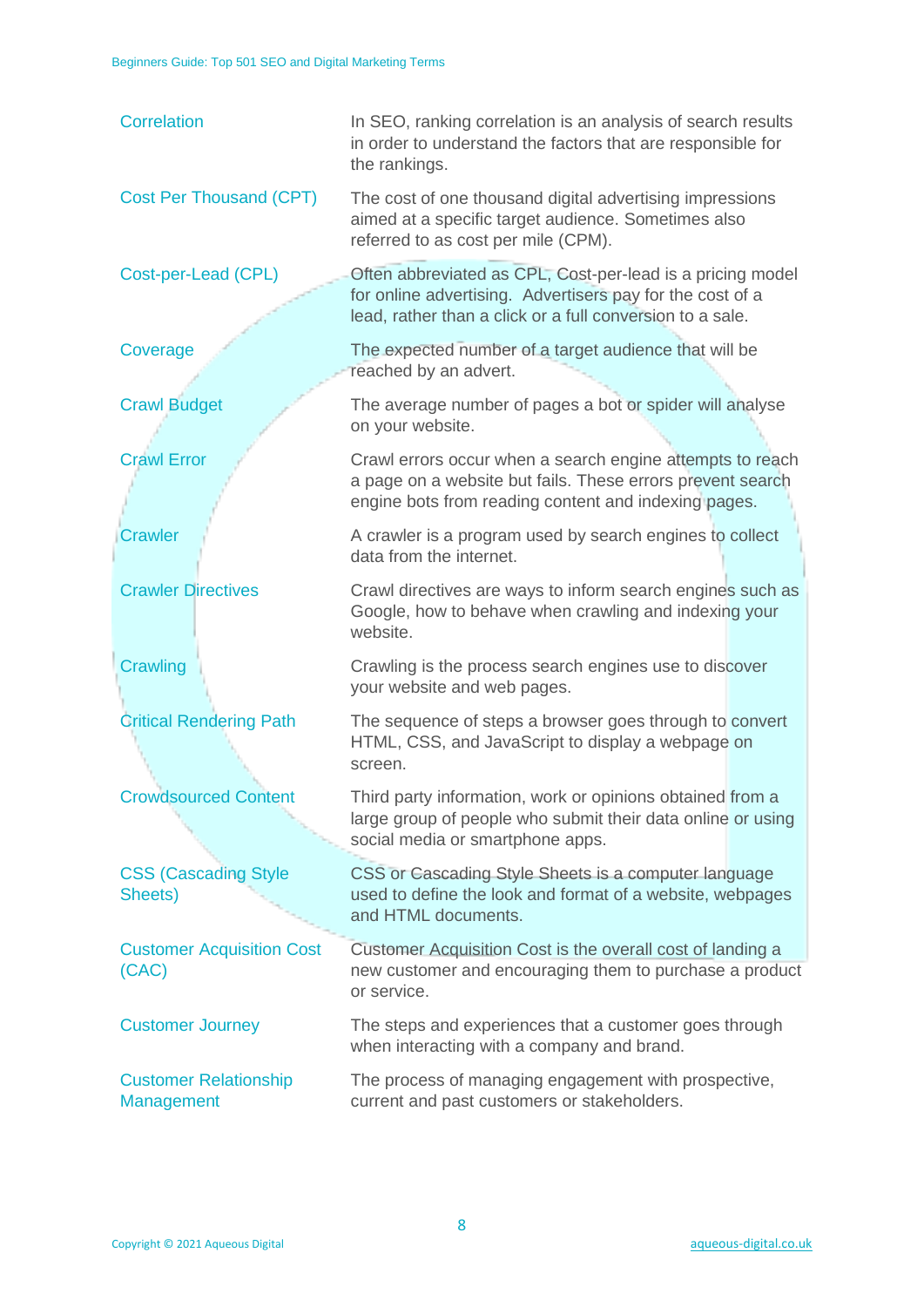| <b>Customer Relationship</b><br>Management (CRM)<br><b>System</b> | A software system used to manage, monitor, and record<br>customer and stakeholder relationship activity. See<br><b>Customer Relationship Management.</b>                                                                                                          |
|-------------------------------------------------------------------|-------------------------------------------------------------------------------------------------------------------------------------------------------------------------------------------------------------------------------------------------------------------|
| <b>Data</b>                                                       | Facts and statistics collected for the purpose of reference<br>or analysis.                                                                                                                                                                                       |
| <b>Data Visualisation</b>                                         | Graphical representation of information and data. Examples<br>include charts, graphs, infographics, and maps.                                                                                                                                                     |
| Dead-End Page                                                     | A webpage that has no links on it. It is referred to dead end<br>because a user has nowhere else to go other than use the<br>backwards function.                                                                                                                  |
| <b>Deep Link</b>                                                  | A type of link that send users directly to content deeper<br>within a website or app.                                                                                                                                                                             |
| <b>Defective Links</b>                                            | A link that does not lead to anything.                                                                                                                                                                                                                            |
| <b>Deindexed</b>                                                  | Temporary or permanent removal of a site or pages from a<br>search engine's index and search results.                                                                                                                                                             |
| <b>Demand Side Platform</b><br>(DSP)                              | A digital advertising inventory system to multiple advertising<br>campaigns using one interface.                                                                                                                                                                  |
| <b>Digital Asset Management</b>                                   | Or DAM for short, is a system that stores, shares and<br>organises assets within a central location.                                                                                                                                                              |
| <b>Directory</b>                                                  | A file system cataloguing structure which contains<br>references to other files and directories. A web directory or<br>link directory is an online list or catalogue of websites.                                                                                 |
| <b>Directory links</b>                                            | An online list or catalogue of websites.                                                                                                                                                                                                                          |
| <b>Disavow</b>                                                    | The process of discarding harmful or low-quality links<br>pointing to your website or asking a search engine to not<br>take specific backlinks into account when ranking your<br>website.                                                                         |
| <b>Distance</b>                                                   | Click distance is the number of clicks it takes to get from<br>the homepage to a specified page or document.                                                                                                                                                      |
| <b>DMOZ</b>                                                       | DMOZ was a multilingual open-content directory of links on<br>the internet. It is now no longer available. [link to blog article]<br>on AD site]                                                                                                                  |
| <b>DNS</b>                                                        | Domain Name Server (DNS) is a standard protocol<br>designed to help Internet users find websites. It uses<br>addresses readable by humans and can almost be said to<br>be the phonebook of the internet.                                                          |
| Do-follow                                                         | These are links that search engines follow and score to<br>rank your website. First introduced as a term by Google in<br>2005 to reduce spam indexing and improve search results.<br>In SEO they give 'link juice' and have a positive impact on<br>page ranking. |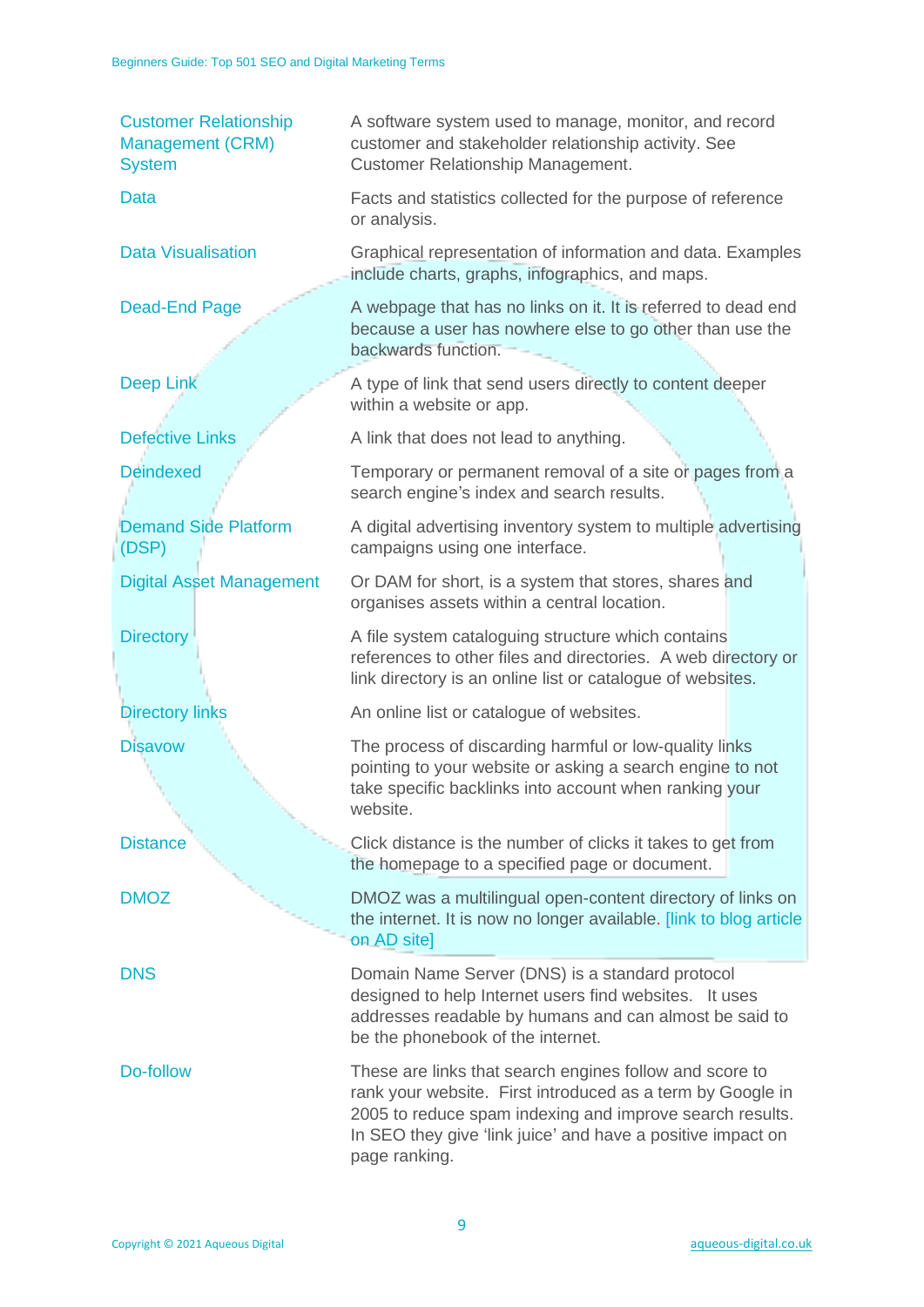| <b>DOM</b>               | Short for Document Object Model, DOM is a programming<br>interface for HTML and XML documents. It defines the<br>logical structure of documents and the way they are<br>accessed and edited.                                                                 |
|--------------------------|--------------------------------------------------------------------------------------------------------------------------------------------------------------------------------------------------------------------------------------------------------------|
| <b>Domain Authority</b>  | A search engine ranking score that predicts a website's<br>ability to rank on a search engine's results page. Domain<br>authority indicates a website's relevance for a specific<br>subject or industry sector - this has a direct impact on its<br>ranking. |
| Domain name registrar    | A company responsible for managing the sale and<br>registration of Internet domain names.                                                                                                                                                                    |
| <b>Domain Rank</b>       | The ranking of a website on a search engines results page.<br>See Domain authority.                                                                                                                                                                          |
| <b>Domain Trust</b>      | A search engines interpretation of the integrity and<br>trustworthiness of a website. The quality of website links<br>combined with quality content are important factors<br>influencing domain trust.                                                       |
| <b>Domain Name</b>       | A domain name is the unique address of a website.<br>People typically enter your URL domain address into their<br>browser bar to visit your website.                                                                                                         |
| <b>Doorway Linking</b>   | Creating links that lead to doorway pages. See Doorway<br>Pages.                                                                                                                                                                                             |
| <b>Doorway Page</b>      | In SEO, doorway pages are purposely created to rank<br>highly for specific search queries. They lead users to<br>multiple similar pages in search results. This is a 'black hat'<br>SEO technique which is frowned upon and should be<br>avoided.            |
| <b>Drip Campaign</b>     | A drip campaign is a marketing and communications tactic<br>that releases or 'drips' a series of campaign messages to a<br>target audience gradually over time.                                                                                              |
| <b>DuckDuckGo</b>        | DuckDuckGo is an internet search engine that focuses on<br>protecting searchers' privacy. It avoids profiling users which<br>means all users are served the same search results.                                                                             |
| <b>Duplicate Content</b> | Identical content that appears on the Internet in more than<br>one place.                                                                                                                                                                                    |
| <b>Dwell Time</b>        | The length of time a visitor spends on a webpage before<br>returning to the page from which they arrived.                                                                                                                                                    |
| <b>Dynamic Content</b>   | Any digital content that changes based on insight data,<br>behaviour, or preferences. Typically seen on websites,<br>emails and apps.                                                                                                                        |
| eBook                    | Short for electronic book, is a publication available in a<br>digital format.                                                                                                                                                                                |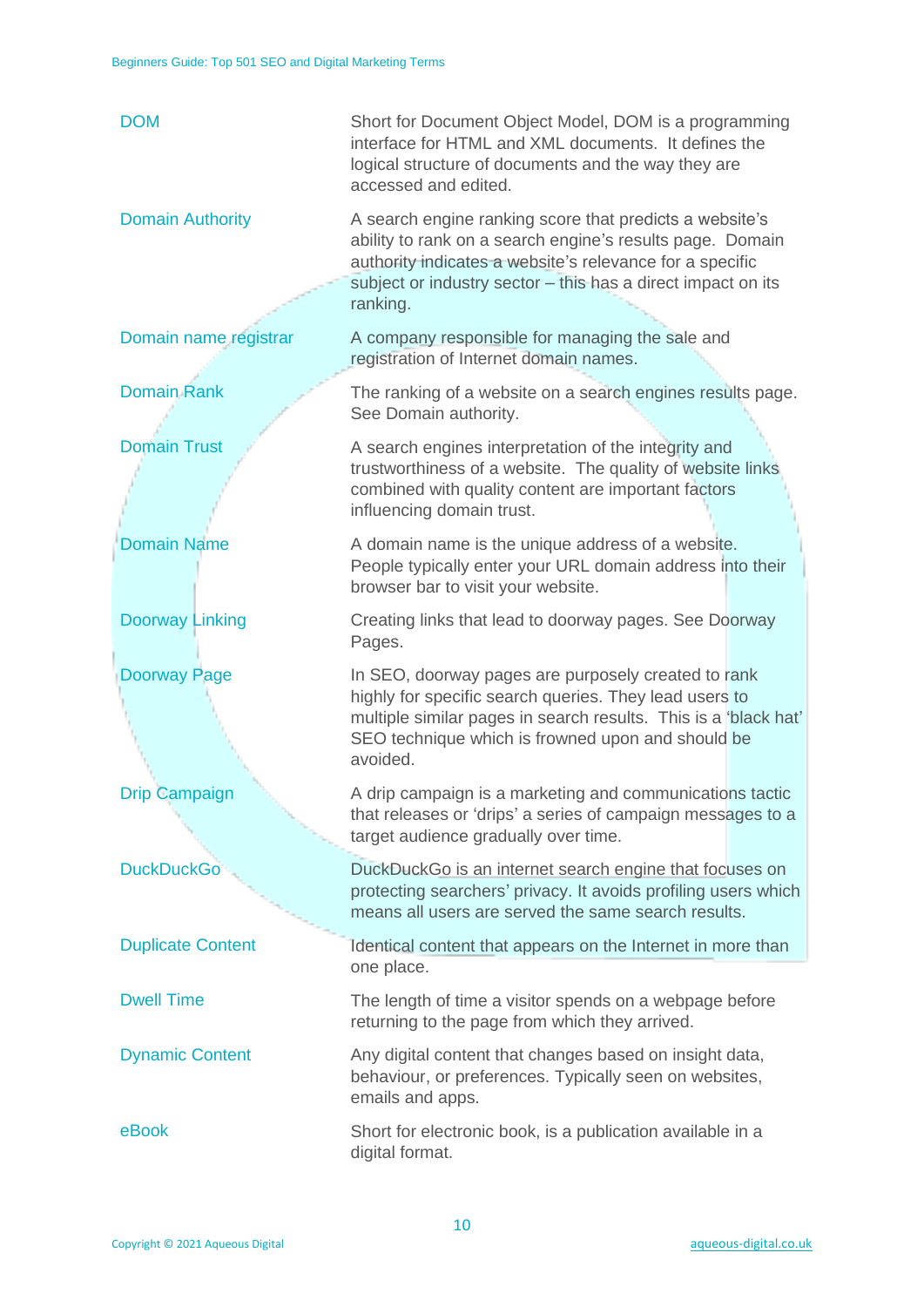| <b>Editorial Calendar</b>    | A visual plan of content that has been scheduled on a daily,<br>weekly, or monthly basis. Editorial calendars can be helpful<br>tools for planning, monitoring and publishing content.                                                                                                     |
|------------------------------|--------------------------------------------------------------------------------------------------------------------------------------------------------------------------------------------------------------------------------------------------------------------------------------------|
| <b>Editorial Links</b>       | An editorial link is a one-way link placed within the content<br>of a webpage on a third-party website, that's links directly to<br>a resource on your website. Editorial links can give your<br>website authority and significantly increase traffic.                                     |
| <b>Email</b>                 | Also known as electronic mail, it is a widely used digital<br>form of communications, that allows you to send and<br>receive messages across the internet to and from anyone<br>globally with an email address.                                                                            |
| <b>Email List</b>            | An electronic mailing list that enables widespread<br>distribution of information to many Internet users. See<br>Email.                                                                                                                                                                    |
| Engagement                   | User or customer interaction with a campaign, content,<br>webpage, advert or other marketing activity.                                                                                                                                                                                     |
| <b>Engagement Rate</b>       | A metric used to analyse how well your target audience are<br>interacting with your content or campaign activity. E.g.,<br>Number of likes, shares, or comments on content published<br>on a social media platform.                                                                        |
| <b>Evergreen Content</b>     | In SEO, evergreen content is optimised online content that<br>stays relevant and up-to-date over a long period of time.<br>Often written about days, events or historical facts e.g.<br>Valentine's Day, Christmas Carols, or Halley's Comet facts.                                        |
| <b>Exact Match Keyword</b>   | Used in Google Ads and organic search, an exact-match<br>keyword refers to content or advertising criteria that<br>matches all of the keywords in the search query exactly and<br>in the right order.                                                                                      |
| <b>External Link</b>         | Hyperlinks that point to webpages on a different website<br>domain.                                                                                                                                                                                                                        |
| Facebook                     | A very popular social networking platform and service<br>provider founded by Mark Zuckerberg in 2004.                                                                                                                                                                                      |
| <b>Faceted Navigation:</b>   | This is a way of personalising a webpage to help users find<br>what they need more easily. Facets are indexed categories<br>that narrow down a search listing. On an eCommerce or<br>retail website, facet filters can typically be found on the left-<br>or right-hand side of a webpage. |
| <b>Featured Snippet</b>      | These are selected and highlighted search results that<br>are shown above Google's organic results either before or<br>after Google Ads. They typically try to answer a user's<br>question, without them leaving the search results page.                                                  |
| <b>Fetch and Render tool</b> | A tool within Google's Search Console that enables you to<br>test how a Google bot will crawl a webpage.                                                                                                                                                                                   |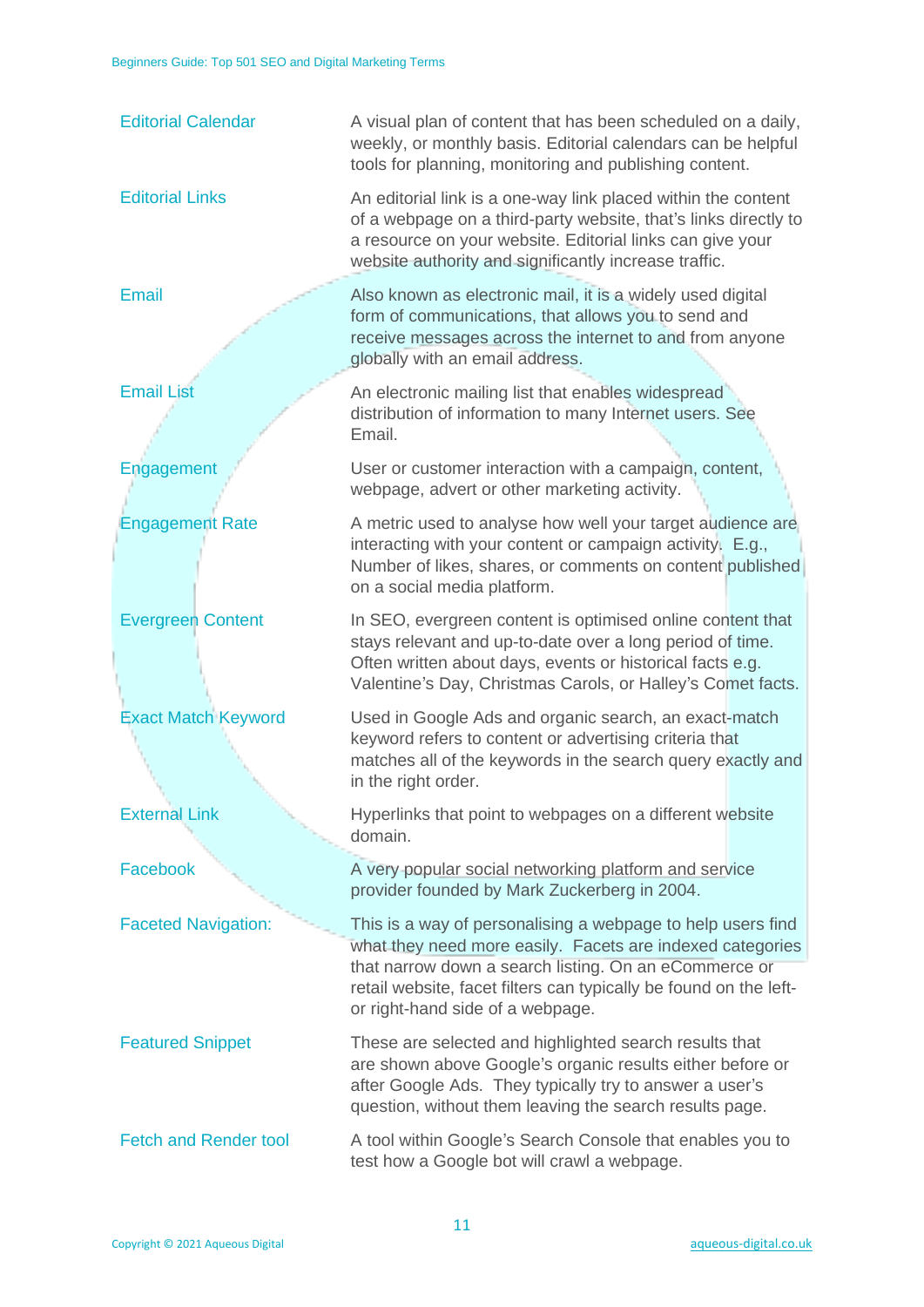| <b>File Compression</b>           | A method for reducing the size of a file by 50%-90%.                                                                                                                                                                              |
|-----------------------------------|-----------------------------------------------------------------------------------------------------------------------------------------------------------------------------------------------------------------------------------|
| <b>Followed Link</b>              | A link on a website that a Search Engine bot will follow.<br>When a webpage has an inbound link, it is looked upon.<br>more favourably by search engines and gets a small SEO<br>boost.                                           |
| Form                              | A web form or HTML form enables a user to input<br>information on a webpage. The information is then sent to<br>a server for processing.                                                                                          |
| Frequency                         | The number of times a target audience will be exposed to<br>an advert.                                                                                                                                                            |
| <b>Fresh Web Explorer</b>         | An SEO and link building tool from SEOmoz.                                                                                                                                                                                        |
| <b>Friction</b>                   | Friction in marketing is a sticking point that potentially holds<br>back, slows, or stops a customer from completing a desired<br>outcome. Friction on a webpage is any factor that inhibits a<br>user completing a desired task. |
| <b>Geographic Modifiers</b>       | Also referred to as a geo-modifier, location modifier or<br>location qualifier, is a search term that includes a reference<br>to location. E.g., "Hotels in Edinburgh".                                                           |
| Google Ads                        | Previously known as Google Adwords, Google Ads is a<br>pay-per-click advertising platform managed by Google.                                                                                                                      |
| <b>Google Analytics</b>           | A website analytics tool that tracks and reports website<br>traffic.                                                                                                                                                              |
| <b>Google Analytics goals</b>     | A range of measure to assess how well an app or website<br>is performing against its target objectives.                                                                                                                           |
| <b>Google My Business:</b>        | A free Google listing service used to find local businesses.                                                                                                                                                                      |
| <b>Google Panda</b>               | A Google algorithm update designed to reduce low-quality<br>content in search results. Released in 2011.                                                                                                                          |
| <b>Google Penguin</b>             | A Google algorithm update designed to reduce webspam<br>and unethical 'black hat' SEO and link building tactics.<br>Released in 2012.                                                                                             |
| <b>Google Quality Guidelines:</b> | Quality control guidelines that are given to Google<br>employed search quality raters to evaluate search results.<br>They are based on what Google believes the search users<br>wants.                                            |
| <b>Google RankBrain</b>           | A machine learning-based search engine algorithm used by<br>Google to determine the most relevant search results.                                                                                                                 |
| <b>Google Search Console</b>      | Formerly known as Google Webmasters Tools, this is a<br>web service that audits the indexing and optimisation status<br>of a website.                                                                                             |
| <b>Google Search Operators</b>    | Commands used in Google search to refine search results.                                                                                                                                                                          |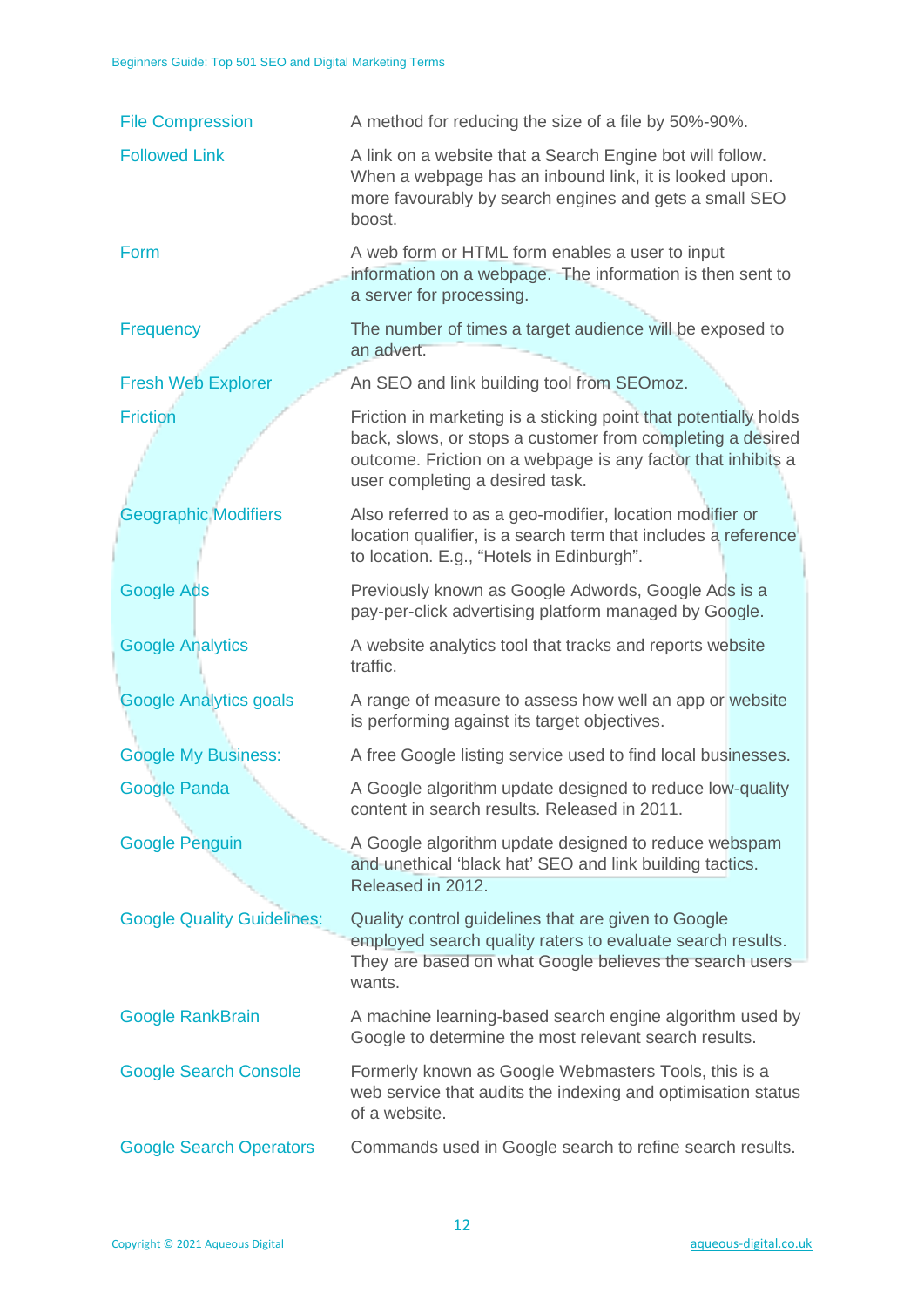| <b>Google Tag Manager</b>       | A tool that manages and deploys marketing tags on a<br>website without changing the code.                                                                                                                                 |
|---------------------------------|---------------------------------------------------------------------------------------------------------------------------------------------------------------------------------------------------------------------------|
| Google+                         | A social media platform owned by Google. Launched in<br>2011 its aim was to compete with other social media<br>platforms such as Facebook. Due to low user numbers, it<br>was deemed a failure and was shut down in 2019. |
| Googlebot / Bingbot             | Automated web crawler software that mimics a website<br>user, in order to build a searchable index for Google or<br>Microsoft.                                                                                            |
| <b>Gross</b>                    | In marketing this is advertising cost terminology referring to<br>rate card price minus any discount.                                                                                                                     |
| <b>Gross Rating Point (GRP)</b> | Typically refers to how many times a person will need to be<br>exposed to an advert before they can recall it or carry out a<br>specified call-to-action, such as purchasing a product of<br>service.                     |
| <b>Guest Blogging</b>           | This involves writing content for a third-party website. In<br>general, this is a good way to drive more traffic to your own<br>website by reaching a larger or new target audience.                                      |
| $H1 - H6$                       | HTML tags that define different levels of headings. H1 are<br>the most prominent headings, H6 are the least prominent.                                                                                                    |
| <b>Hard Offer</b>               | A commitment to purchase a product or service with an<br>advance payment.                                                                                                                                                 |
| Hashtag                         | In social media marketing a hashtag $(\#)$ is typically used to<br>label a post in order to connect and engage with other<br>users based on a common theme or interest.                                                   |
| <b>Head Term</b>                | Also known as head keywords, these are typically short<br>popular keywords that have a high search volume.                                                                                                                |
| <b>Header tags</b>              | HTML tags used to separate headings and subheadings on<br>a webpage. Also known as heading tags.                                                                                                                          |
| <b>Heading Tags</b>             | HTML tags used to separate headings and subheadings on<br>a webpage. Also known as header tags.                                                                                                                           |
| <b>Headings</b>                 | Titles that signpost and guide a reader through an article<br>giving an indication of what the content below them is<br>about.                                                                                            |
| <b>Headline</b>                 | Text indicating the nature of the content below it. In SEO a<br>headline helps search engines decide whether content<br>matches what users are looking for.                                                               |
| <b>Hidden Text</b>              | In SEO hidden text or links in content is sometimes used to<br>mislead search engine ranking. This is a black hat SEO<br>technique that goes against Google guidelines, and should<br>be avoided.                         |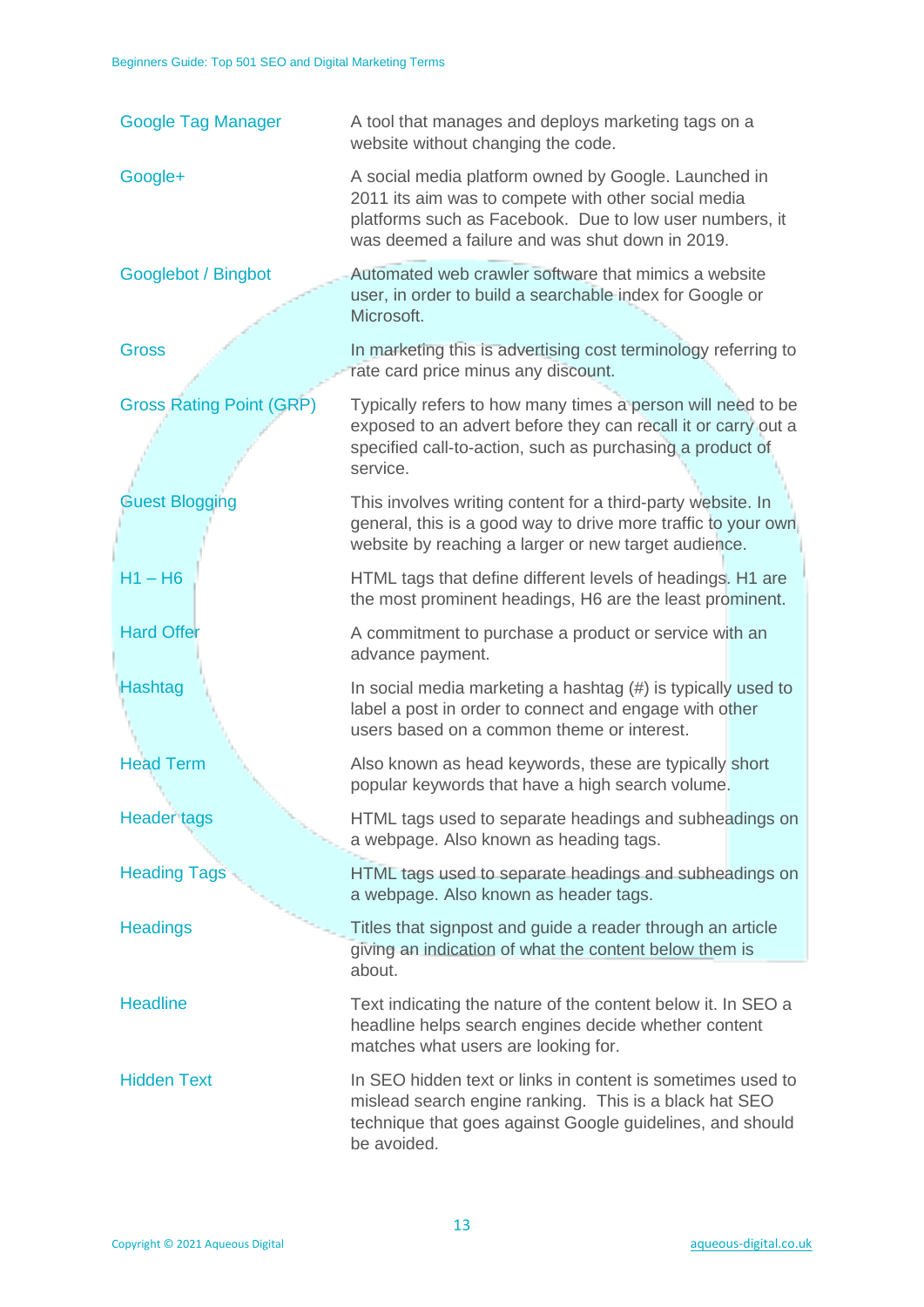| <b>Hilltop Algorithm</b>             | A search engine algorithm used to find documents meeting<br>a specific keyword topic.                                                                                                                    |
|--------------------------------------|----------------------------------------------------------------------------------------------------------------------------------------------------------------------------------------------------------|
| <b>HITS Algorithm</b>                | A link analysis algorithm that rates webpages. It is short for<br>Hyperlink-Induced Topic Search Algorithm.                                                                                              |
| <b>Holistic SEO</b>                  | Improving all important aspects of a website to improve and<br>optimise its search engine ranking.                                                                                                       |
| <b>Home Page Take over</b><br>(HPTO) | An advertising option that allows businesses to display their<br>advertising exclusively on a website homepage for a<br>specified length of time.                                                        |
| Homepage                             | The main introductory page of a website, that typically<br>loads when you type in a domain name. It commonly<br>hosts a menu and main links to other areas of the website<br>to aid user navigation.     |
| <b>Hreflang</b>                      | A HTML attribute used to define the language and<br>geographic targeting of a webpage.                                                                                                                   |
| <b>Hreflang Tags</b>                 | A technical solution for website with similar content but<br>published in different languages.                                                                                                           |
| <b>Htaccess File</b>                 | A hypertext access file is used to configure additional<br>features for websites.                                                                                                                        |
| <b>HTML</b>                          | A website creation computer language. It stands for<br>Hypertext Mark-up Language.                                                                                                                       |
| <b>HTTP</b>                          | Hypertext Transfer Protocol (HTTP) is the fundamental<br>building blocks of the World Wide Web. It is used for load<br>webpages using hypertext links.                                                   |
| <b>HTTPS</b>                         | Hypertext transfer protocol secure (HTTPS) is a secure<br>version of HTTP used to exchange data between a website<br>and an internet browser.                                                            |
| <b>Hub Page</b>                      | A central page featuring specific themes with interlinked,<br>related content that links back to the page. The page<br>informs search engines like Google how a website's pages<br>relate to each other. |
| <b>Image Carousels</b>               | A rotating set of images in a banner format or a slideshow<br>display on a webpage.                                                                                                                      |
| <b>Image Compression</b>             | Data compression applied to digital images to reduce file<br>size.                                                                                                                                       |
| <b>Image Sitemap</b>                 | A list of all images on a website that should be indexed by a<br>search engine.                                                                                                                          |
| <b>Impacts</b>                       | In media planning, Impacts are a measure of target<br>audience volume that an advert will reach.                                                                                                         |
| <b>Impressions</b>                   | The number of times your advertisement is displayed.                                                                                                                                                     |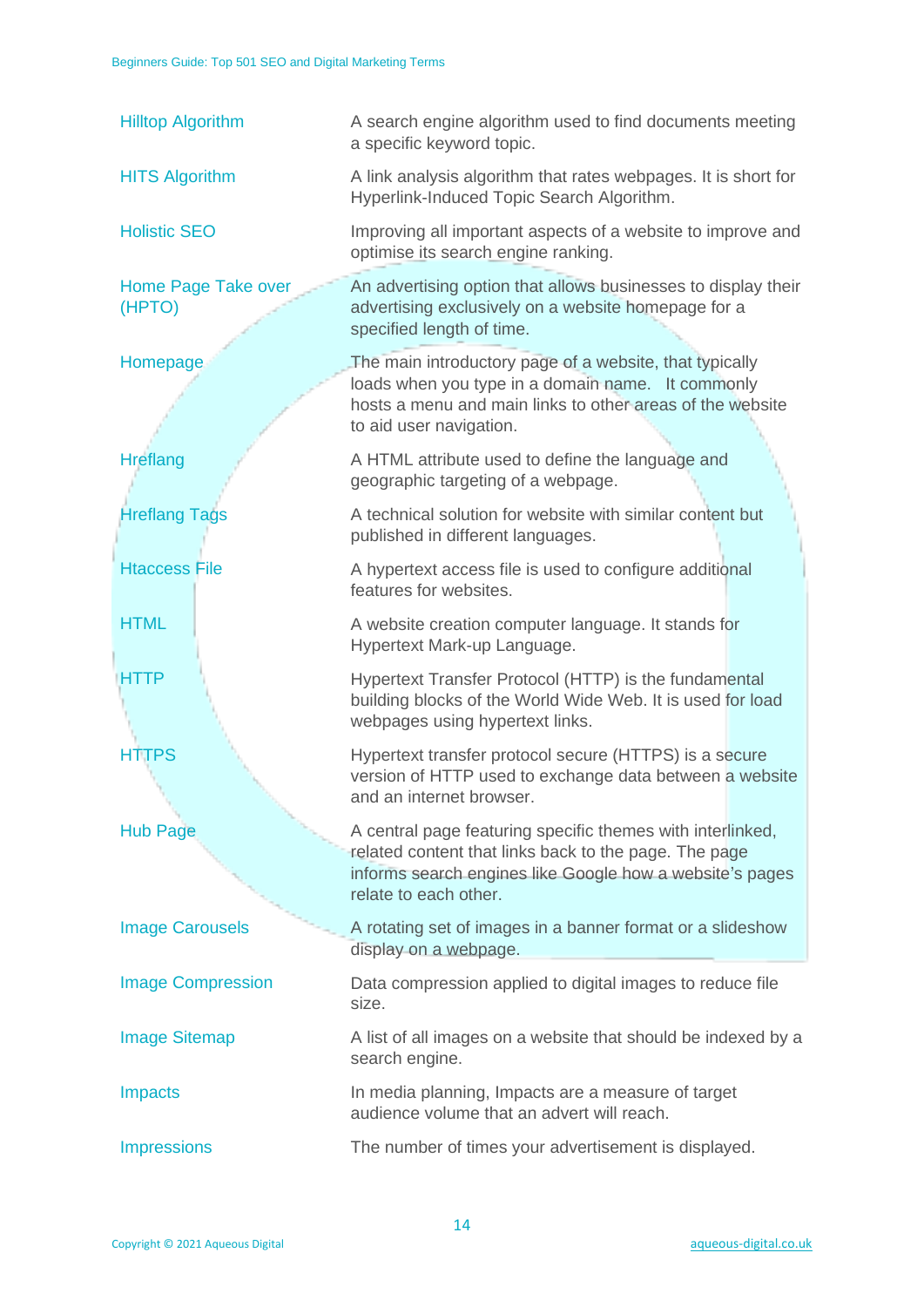| In scope                             | Falling within the specified remit, objectives, outputs or<br>outcomes of a project.                                                                  |
|--------------------------------------|-------------------------------------------------------------------------------------------------------------------------------------------------------|
| <b>Inbound Link</b>                  | A link directed at your website from another website.                                                                                                 |
| <b>Inbound Marketing</b>             | A marketing technique used to attract customers and sell<br>products and services using content, social media, SEO<br>and promotional brand activity. |
| Index                                | In SEO, an index is a database used by search engines to<br>record information about your website.                                                    |
| <b>Index Coverage report</b>         | A report detailing how well a website has been indexed by<br>Google.                                                                                  |
| Indexability                         | The relative ability of a search engine to analyse and add a<br>page to its search index.                                                             |
| <b>Indexed Page</b>                  | A website page that has been analysed by a search engine<br>and added to its database.                                                                |
| Indexing                             | The process of storing and arranging content discovered by<br>search engine crawlers.                                                                 |
| Infographic                          | A visual representation of data, information or knowledge in<br>a quick and easy to understand graphical format.                                      |
| <b>Information Architecture (IA)</b> | The practice of structuring information to match user needs,<br>such as the contents, layout and organisation of a website.<br>A visual blueprint.    |
| <b>Information Retrieval (IR)</b>    | The process of obtaining resources from an information<br>system.                                                                                     |
| <b>Informational Queries</b>         | Informational search queries are search engine queries that<br>cover a broad topic where typically there may be thousands<br>of results.              |
| Instagram                            | A popular video and photo sharing social network owned by<br>Facebook.                                                                                |
| Intent                               | Search intent is the main reason why a user has conducted<br>a keyword search.                                                                        |
| <b>Internal Link</b>                 | A link on your website that points to another link on your<br>website.                                                                                |
| <b>IP Address</b>                    | A numerical label assigned to and used to identify devices<br>connected to a computer network. It stands for Internet<br>Protocol Address.            |
| JavaScript (JS)                      | A computer programming language or script, that is<br>commonly used for building web pages.                                                           |
| <b>JSON-LD</b>                       | JavaScript Object Notation for Linked Data (JSON-LD) is a<br>format of linking and structuring data                                                   |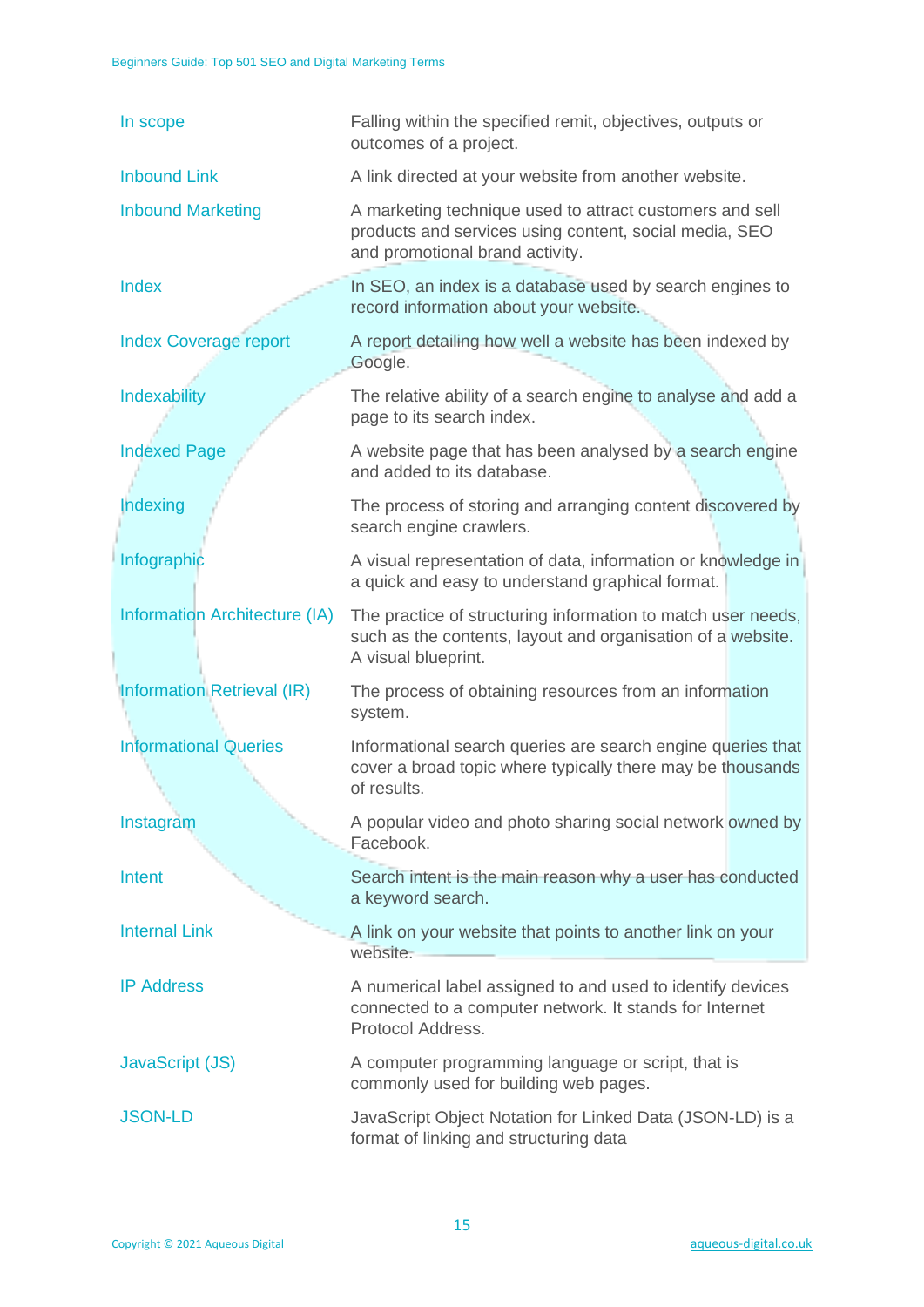| Kanban                                    | A scheduling and workflow management system aimed at<br>helping you visualize your work.                                                                                                                   |
|-------------------------------------------|------------------------------------------------------------------------------------------------------------------------------------------------------------------------------------------------------------|
| <b>Key Performance Indicator</b><br>(KPI) | A measurement used to evaluate the success of an<br>organisation, project or activity (Abr. KPI).                                                                                                          |
| <b>Keyword</b>                            | A word, phrase or question a user enters into a search<br>engine as a search query.                                                                                                                        |
| <b>Keyword Cannibalisation</b>            | A phenomenon that occurs in SEO when two or more<br>pages on a website compete for the same keyword search.                                                                                                |
| <b>Keyword Density</b>                    | The number of times a keyword or phrase appears on a<br>web page or within a piece of content, expressed as a ratio<br>or percentage of the overall word count.                                            |
| <b>Keyword Difficulty</b>                 | A measure of how difficult it is rank on a search engine for<br>a specific keyword.                                                                                                                        |
| <b>Keyword Explorer</b>                   | A keyword research tool that finds keywords and organises<br>them into lists.                                                                                                                              |
| <b>Keyword Research</b>                   | An SEO practice aimed at researching appropriate<br>keywords for finding specific products, services, or online<br>information.                                                                            |
| <b>Keyword Stuffing</b>                   | A black hat SEO technique where excessive keywords are<br>loaded into a webpage to boost search engine rankings. It<br>is often referred to as webspam or spamdexing.                                      |
| <b>Knowledge Graph</b>                    | Information gathered from a range of different sources that<br>is used by Google to enhance search results. Commonly<br>used for knowledge panels, snippets, carousels, and other<br>rich result displays. |
| <b>Knowledge Panel</b>                    | Snapshot information boxes that appear on the right-hand<br>side of Google's search pages showing rich results for<br>common searches such as people, places, organisations,<br>and objects.               |
| <b>Landing Page</b>                       | A webpage that users are directed to when they click on an<br>advert, marketing promotion, marketing email link, or<br>campaign call-to-action.                                                            |
| <b>Latent Semantic Indexing</b><br>(LSI)  | Also known as latent semantic analysis, this is a<br>mathematical practice that classifies and finds information<br>covering specific key terms or concepts.                                               |
| <b>Lazy Loading</b>                       | A design pattern frequently used in web design to delay the<br>initialisation of an object until the point when it is needed.                                                                              |
| Lead                                      | In marketing and sales, a lead is a contact that has been<br>identified as a prospective customer. Sometimes referred<br>to as a 'prospect'.                                                               |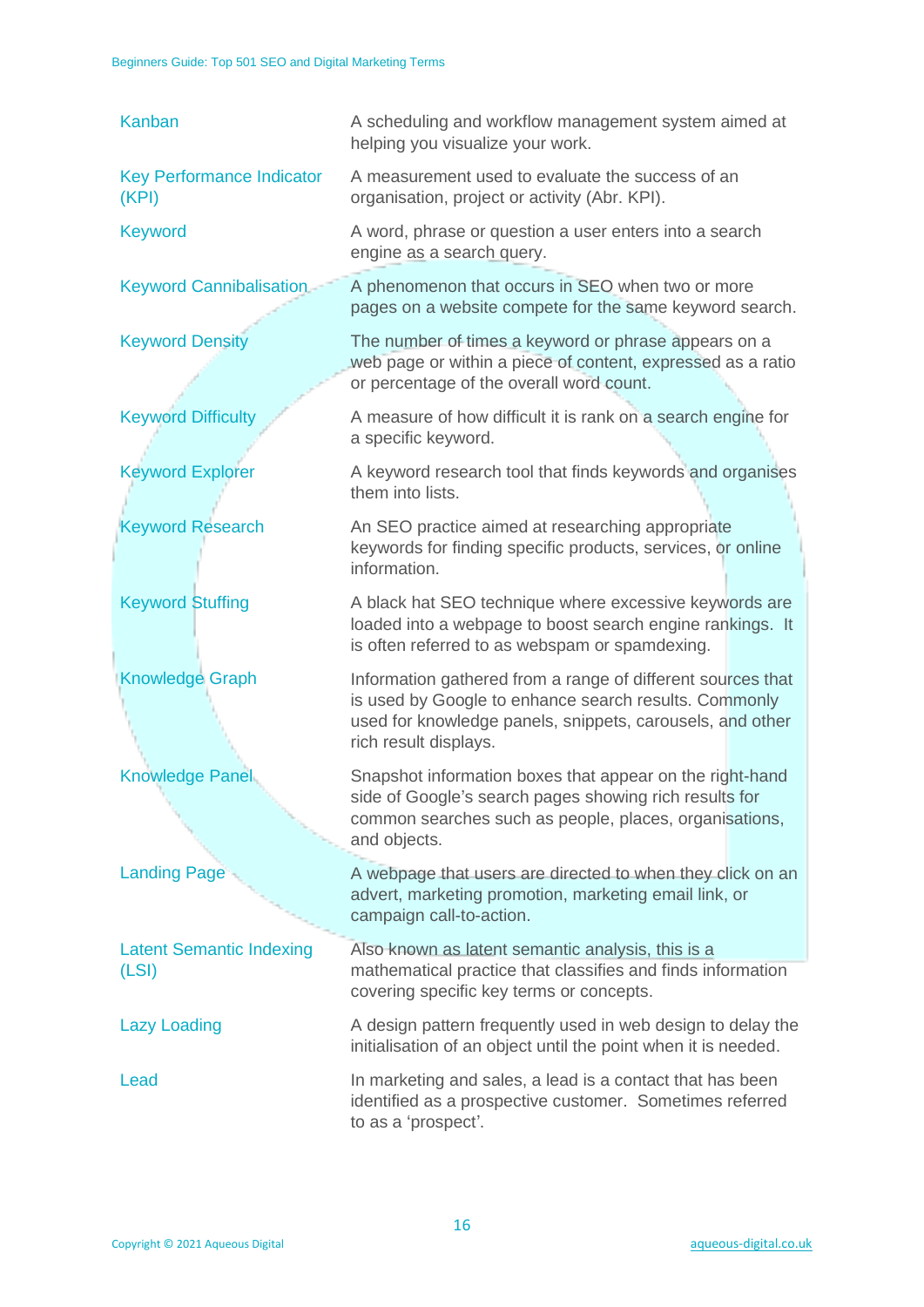| <b>Lead Generation</b>                  | An activity aimed at first getting a prospective customer<br>interested in an organisation's products or services.                                                            |
|-----------------------------------------|-------------------------------------------------------------------------------------------------------------------------------------------------------------------------------|
| <b>Lead Nurturing</b>                   | The process of looking after and developing customer<br>relationships at every stage of the customer journey.                                                                 |
| <b>Lifecycle Stages</b>                 | A lifecycle stage represents the different points a<br>prospective customer can go through during their buying<br>journey.                                                    |
| Lifetime Value (LTV)                    | An estimate of the total revenue a customer is likely to bring<br>in over their entire relationship with a business.                                                          |
| Link                                    | Also known as a hyperlink, a link is a reference point that<br>when clicked or tapped, leads a user to a specific document<br>or text in another location.                    |
| <b>Link Accessibility</b>               | The factors that have an impact on how easy a link is to<br>find, understand and follow.                                                                                      |
| <b>Link Bait</b>                        | Creating content with the primary aim of getting individuals<br>to share it or link to it.                                                                                    |
| <b>Link Building</b>                    | The process of getting other websites to link back to your<br>website.                                                                                                        |
| <b>Link Equity</b>                      | Also known as link juice, is a measure of how much power,<br>influence and strength a backlink gives to another website.                                                      |
| <b>Link Exchange</b>                    | The process of finding a partner website and agreeing to<br>link to it, in exchange for a link back to your site.                                                             |
| <b>Link Explorer</b>                    | A tool created by Moz.com for gaining insight into a<br>website's authority, link equity and rankings.                                                                        |
| <b>Link Farm</b>                        | A group of websites that all link together for the purpose of<br>boosting their SEO rankings.                                                                                 |
| <b>Link Juice</b>                       | A measure of how much power, influence, and strength a<br>backlink gives to another website.                                                                                  |
| <b>Link Profile</b>                     | The number and makeup of hyperlinks pointing to a specific<br>website.                                                                                                        |
| <b>Link Velocity</b>                    | The speed at which a website's link profile grows over time.                                                                                                                  |
| <b>Link Volume</b>                      | The number of links on a specific webpage.                                                                                                                                    |
| <b>Linked unstructured</b><br>citations | In SEO, this refers to a mention on a website or app that<br>isn't specifically structured for the content or listing e.g., a<br>reference to a business within a news story. |
| LinkedIn                                | A business networking social media platform owned by<br>Microsoft.                                                                                                            |
| <b>List Segmentation</b>                | The process of subdividing a contact list into smaller groups<br>that have one or more factors in common.                                                                     |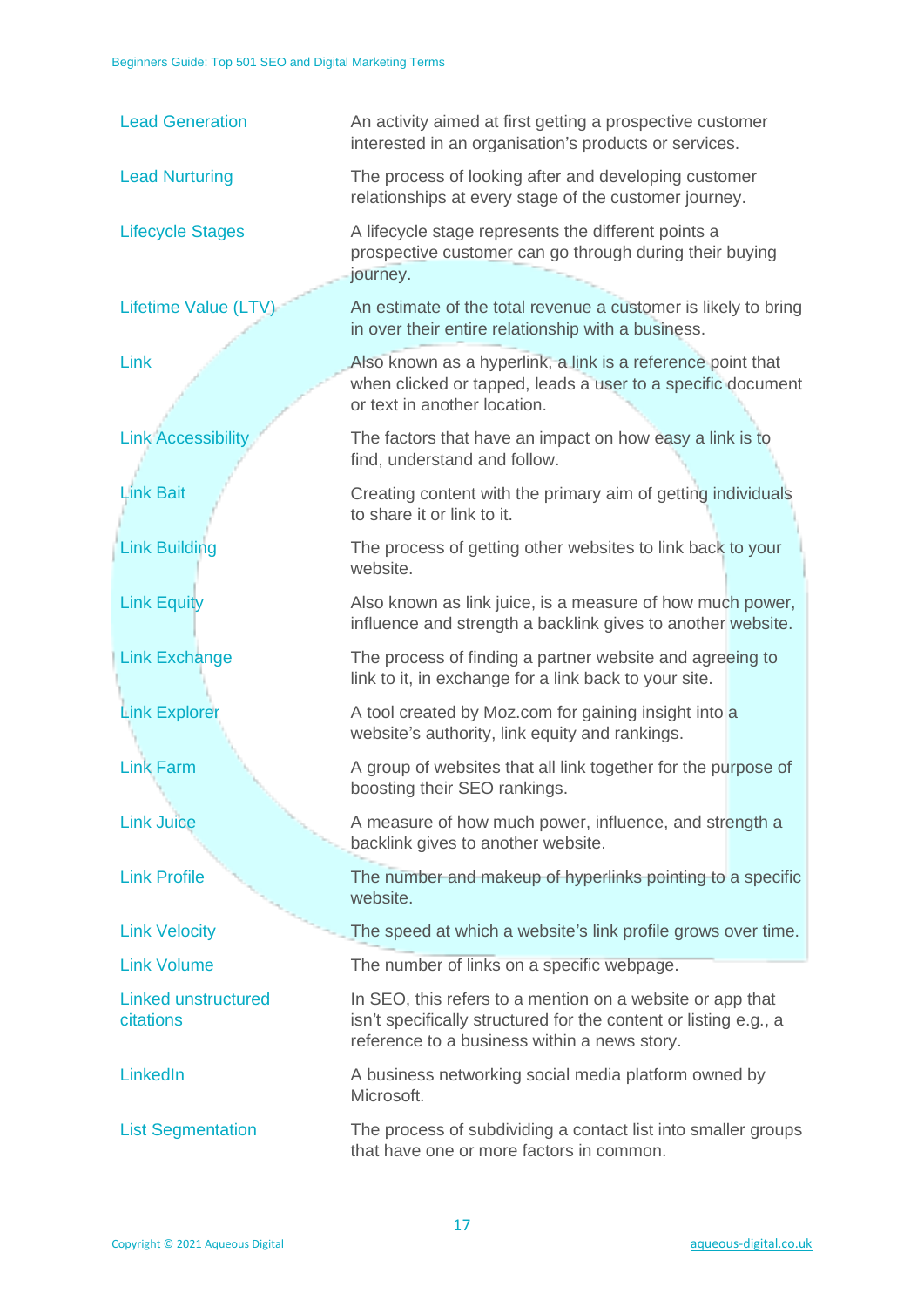| <b>Local Business Schema</b> | Code added to a website so that search engines can more<br>easily identify what a business does.                                                                                                                                                                     |
|------------------------------|----------------------------------------------------------------------------------------------------------------------------------------------------------------------------------------------------------------------------------------------------------------------|
| <b>Local Marketing</b>       | A marketing strategy that targets potential customers within<br>a specified local area.                                                                                                                                                                              |
| <b>Local Pack</b>            | A search engine results page feature that displays useful<br>information in response to a local search. E.g., map of a<br>business' location.                                                                                                                        |
| <b>Local Queries</b>         | An internet search request that has a local focus e.g., Pubs<br>in Altrincham.                                                                                                                                                                                       |
| <b>Local Search</b>          | A search engine query that has a local focus e.g., Barbers<br>in Knutsford.                                                                                                                                                                                          |
| Log File                     | A computer file that records events on an operating system<br>or other software.                                                                                                                                                                                     |
| <b>Login Forms</b>           | A data input format used to enter authentication details<br>required to access a webpage.                                                                                                                                                                            |
| <b>Long Tail Keyword</b>     | Longer search terms or key phrases that are used by<br>searchers that have more specific and complex search<br>requirements. They typically have lower search volumes<br>but higher conversion rates.                                                                |
| LTV:CAC                      | Lifetime value per customer (LTV) compared to customer<br>acquisition cost (CAC). A calculation of lifetime customer<br>revenue compared to the cost of initially acquiring them.                                                                                    |
| <b>Machine Learning</b>      | The application of artificial intelligence (AI) to enable<br>computer systems to learn from experience without being<br>programmed. Search Engines use machine learning to<br>better answer search queries and far faster than could be<br>done manually by a human. |
| <b>Makeshift Marketing</b>   | The poor practice of using multiple single-purpose<br>marketing tools or software that were not really designed<br>for the job.                                                                                                                                      |
| <b>Manual Action</b>         | Search engines can issue 'manual action' against a website<br>if it deems the website to be non-compliant. This is<br>typically in response to a review by a human working for the<br>search engine rather than automated.                                           |
| <b>Manual Penalty</b>        | In SEO this typically refers to a Google<br>issued penalty against a website for breaking their code of<br>practice. E.g., use of 'black hat' SEO techniques.                                                                                                        |
| <b>Market Share</b>          | The percentage of all customers within a market that are<br>customers of a specific company.                                                                                                                                                                         |
| <b>Marketing Analytics</b>   | The practice of measuring, managing, and analysing the<br>performance of marketing activity to improve efficiency and<br>return-on-investment.                                                                                                                       |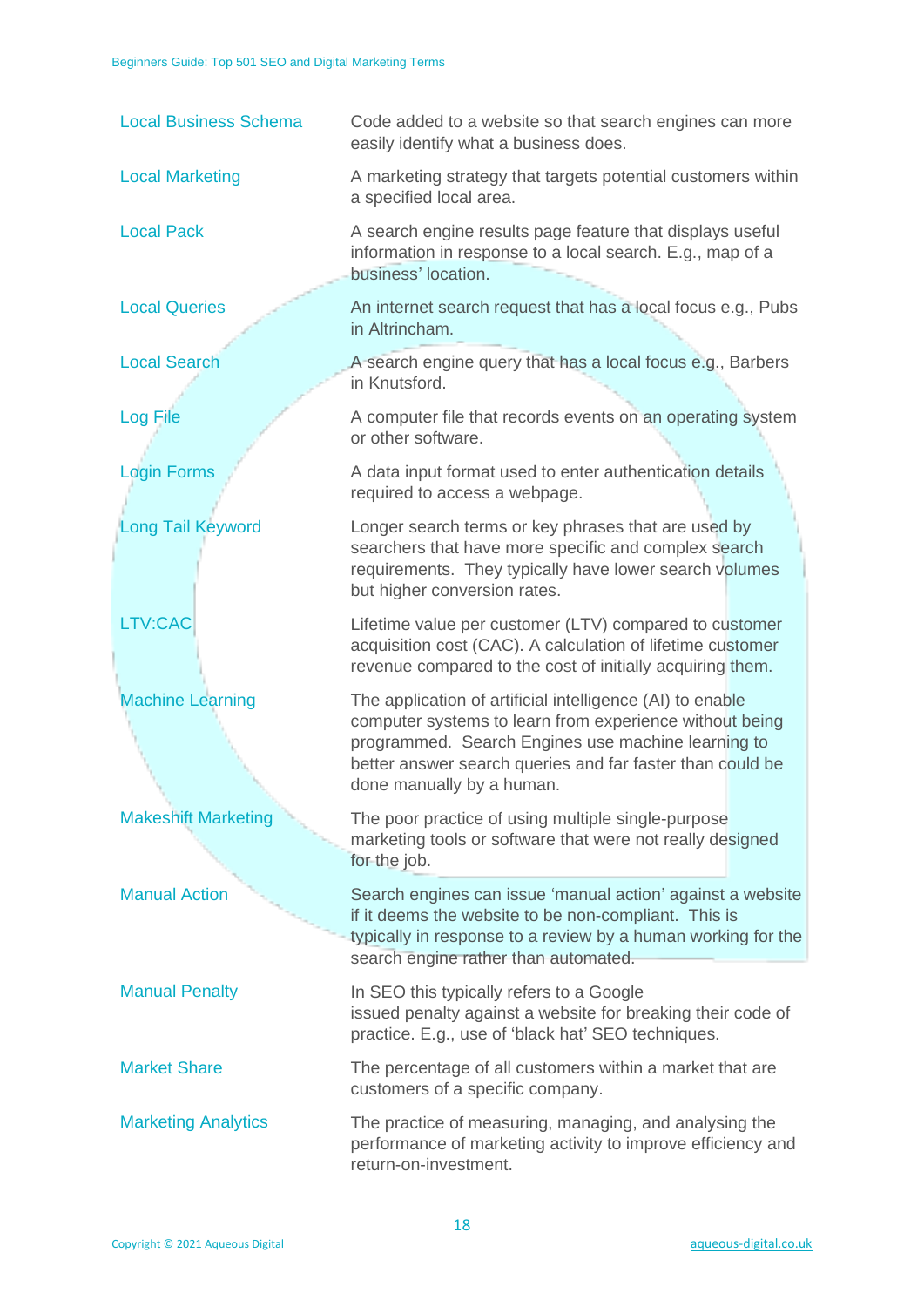| <b>Marketing Automation</b>              | Use of software and technologies used to improve the<br>efficiency of marketing activity by introducing automation for<br>repetitive, complex or resource intensive tasks.                                                                                                                                                                                          |
|------------------------------------------|---------------------------------------------------------------------------------------------------------------------------------------------------------------------------------------------------------------------------------------------------------------------------------------------------------------------------------------------------------------------|
| <b>Marketing Funnel</b>                  | Breaking down a customer journey into defined stages e.g.<br>From lead generation to sale of a product and all stages in<br>between.                                                                                                                                                                                                                                |
| <b>Marketing Mix</b>                     | A theory used by marketers to analyse all the main internal<br>environmental factors that contribute to a good marketing<br>strategy. First used in the 1960s, it is sometime referred to<br>as the 4Ps (Product, Place, Price, Promotion) or in the case<br>of service sector marketing, the 7Ps (Product, Place, Price,<br>Promotion, People, Physicals, Process) |
| <b>Marketing Process</b>                 | All the steps involved in putting together, delivering, and<br>evaluating a robust marketing strategy and plan. Typically<br>stages consists of situation analysis, strategy, marketing<br>mix decisions, implementation, and control.                                                                                                                              |
| <b>Marketing Qualified Lead</b><br>(MQL) | A lead whose behaviour, action and engagement with a<br>brand or website indicate that they are more likely to<br>convert to a customer.                                                                                                                                                                                                                            |
| <b>Meta Description</b>                  | A HTML element that details the contents of a webpage, for<br>the benefit of users and search engines (also called a<br>meta-attribute or tag).                                                                                                                                                                                                                     |
| <b>Meta Directive</b>                    | HTML code that gives search engine bots instructions on<br>how to crawl or index the content of a webpage.                                                                                                                                                                                                                                                          |
| <b>Meta Keywords</b>                     | A type of meta tag found in the HTML source code of a<br>webpage that describes its content.                                                                                                                                                                                                                                                                        |
| <b>Meta Robots Tag</b>                   | HTML code that provides search engine bots directives on<br>how to crawl or index a web page.                                                                                                                                                                                                                                                                       |
| <b>Meta Tags</b>                         | Descriptors in a webpage's HTML source code that tell<br>search engines what the webpage's content is about.                                                                                                                                                                                                                                                        |
| <b>Metadata</b>                          | Data that provides information about other data.                                                                                                                                                                                                                                                                                                                    |
| <b>Metric</b>                            | Measurements used to demonstrate the effectiveness of<br>marketing campaigns and initiatives.                                                                                                                                                                                                                                                                       |
| <b>Microsite</b>                         | A microsite is a branded content website or page that sits<br>separately from an organisation's main website homepage<br>URL or brand.                                                                                                                                                                                                                              |
| <b>Middle of the Funnel</b>              | This refers to content, activity or assets that target<br>prospective customers who have already engaged with<br>your brand in some way previously. I.e., engagement or<br>refinement in the in between stages of a customer journey.                                                                                                                               |
| <b>Minification</b>                      | The process of minimising code and mark-up on web pages<br>to reduce load speed and use of bandwidth.                                                                                                                                                                                                                                                               |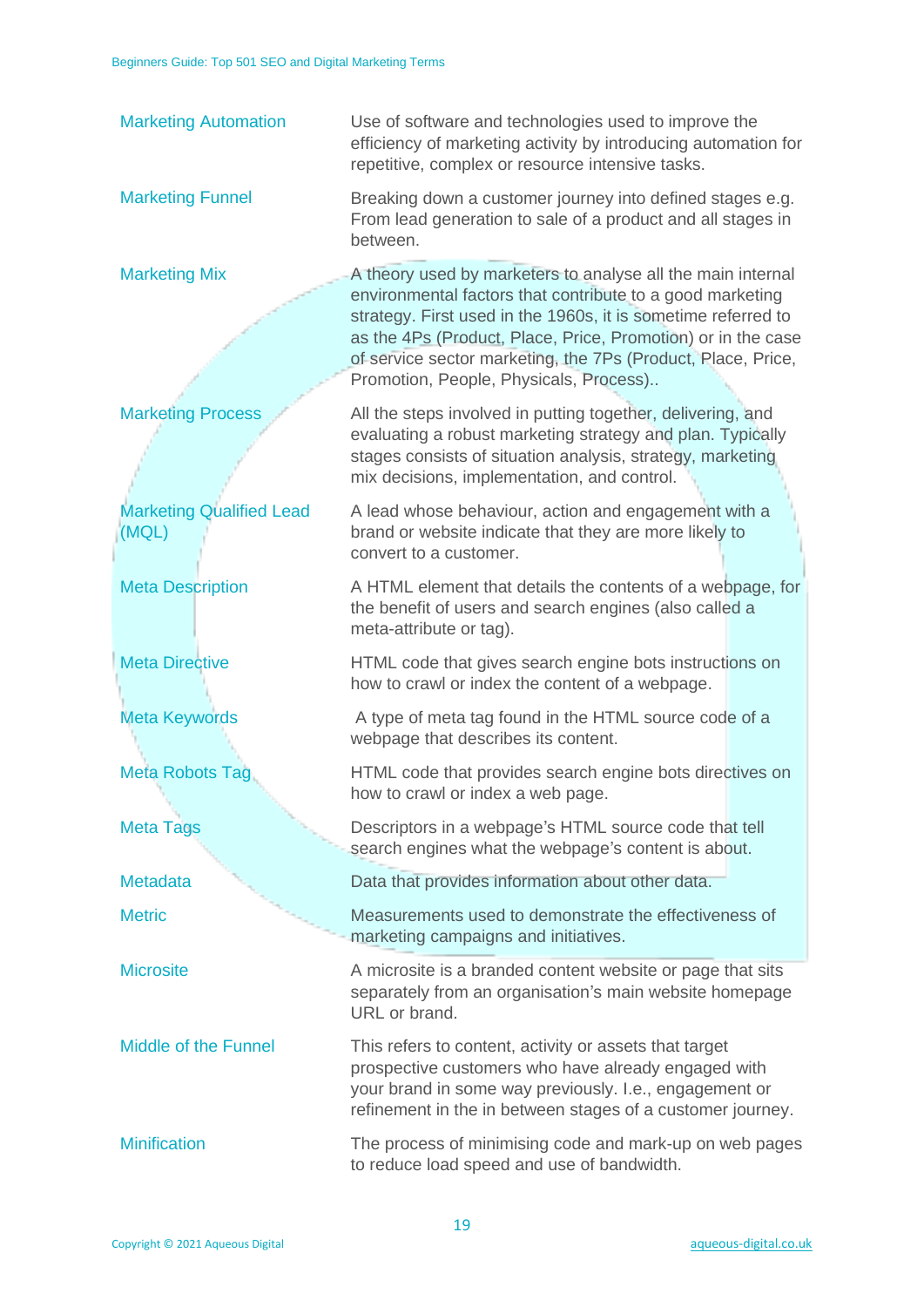| <b>Minimum Viable Product</b><br>(MVP)    | A version of a product with minimal features, but good<br>enough to appeal to early adopters so that they can provide<br>feedback for future development.                                            |
|-------------------------------------------|------------------------------------------------------------------------------------------------------------------------------------------------------------------------------------------------------|
| <b>Mobile First</b>                       | Designing a website or app where priority is placed on<br>mobile user experience as opposed to desktop.                                                                                              |
| <b>Mobile Marketing</b>                   | Multi-channel marketing approach targeting smartphone<br>users.                                                                                                                                      |
| <b>Mobile Optimisation</b>                | Adjusting and refining a website to ensure that smartphone<br>users have the best possible experience.                                                                                               |
| <b>Mobile-First Indexing</b>              | The use of a mobile version of a website by a search<br>engine for indexing and ranking.                                                                                                             |
| <b>Monthly Recurring Revenue</b><br>(MRR) | Income that a business can rely on bringing in on a monthly<br>basis.                                                                                                                                |
| <b>MozBar</b>                             | A free browser extension that provides access to on-page<br>link metrics and website analysis tools.                                                                                                 |
| <b>MozRank</b>                            | A metric that indicates the popularity of linking to a website<br>on a scale of 0-10.                                                                                                                |
| <b>Multivariate Testing</b>               | Also known as A/B testing or split testing is a process of<br>showing two variants of the same web page or email to<br>different target audiences in order to analyse differences in<br>performance. |
| <b>Native Advertising</b>                 | A type of digital advertising that mirrors the look and<br>function of the website it appears on, so that it feels more<br>integrated with the on-page content.                                      |
| <b>Natural Link</b>                       | This is where website owners or bloggers link to your<br>content, because they believe it will add value for their<br>users.                                                                         |
| <b>Navigation</b>                         | Navigation on a website refers to the internal link<br>architecture or more simply, how the webpages on a<br>website link together to make it easier for users to find stuff.                        |
| <b>Navigational Queries</b>               | An internet search aimed at finding a specific website or<br>webpage.                                                                                                                                |
| <b>Negative SEO</b>                       | A malicious 'black hat' SEO practice aimed at sabotaging a<br>website's search rankings.                                                                                                             |
| <b>Net</b>                                | In marketing this is advertising cost terminology referring to<br>rate card price minus any discount, minus agency costs.                                                                            |
| <b>Net Promoter Score (NPS)</b>           | A customer loyalty and satisfaction metric. It is calculated<br>by subtracting the percentage of brand detractors from the<br>percentage of promoters.                                               |
| <b>News Feed</b>                          | A list of the most recent content published on a website or<br>social media platform.                                                                                                                |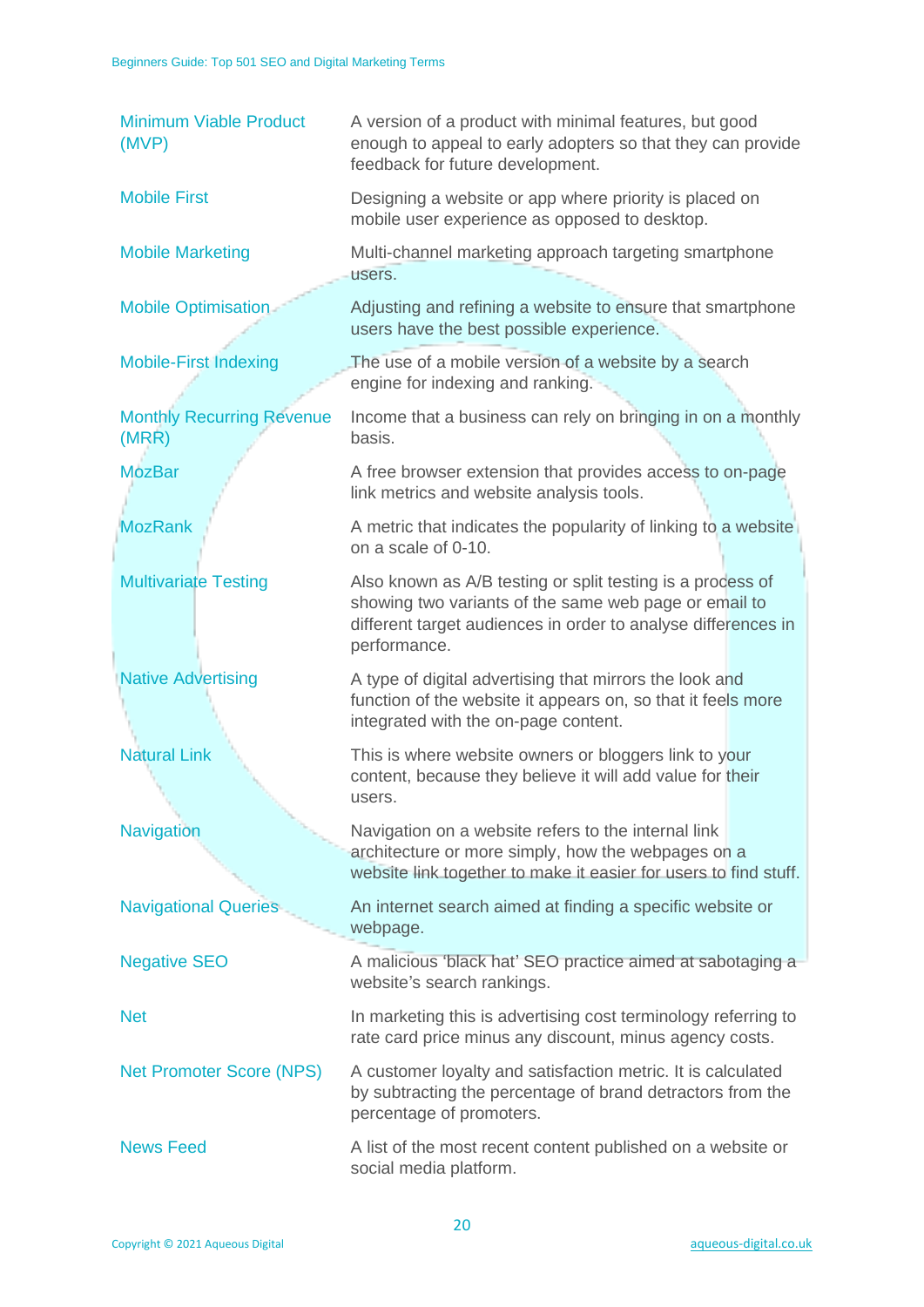| <b>Niche</b>                     | Niche marketing is selling or promoting specialist products<br>or services to a small segment of the marketplace.                                                 |
|----------------------------------|-------------------------------------------------------------------------------------------------------------------------------------------------------------------|
| <b>Noarchive Tag</b>             | A HTML directive aimed at search engines, to prevent them<br>from presenting a cached version of a webpage.                                                       |
| <b>NoFollow</b>                  | A HTML instruction to search engines to ignore crawling<br>and indexing specific links.                                                                           |
| <b>Nofollow Attribute</b>        | A HTML instruction to search engines to ignore crawling<br>and indexing specific links.                                                                           |
| <b>Nofollow Link</b>             | A HTML instruction to search engines to ignore crawling<br>and indexing specific links.                                                                           |
| <b>NoIndex</b>                   | An meta tag that instructs a search engine to avoid<br>indexing a page.                                                                                           |
| <b>Noindex Tag</b>               | An meta tag that instructs a search engine to avoid<br>indexing a page.                                                                                           |
| <b>Nosnippet Tag</b>             | A meta tag that instructs a search engine to avoid showing<br>a snippet (short description) under your listing.                                                   |
| <b>Offer</b>                     | A marketing or sales offer is a proposal to a prospective<br>customer to take up a specific action, such as buying a<br>service or product at a discounted price. |
| <b>Off-Page Optimisation</b>     | In SEO, this is all actions that can be taken outside of a<br>website to improve its position in search rankings.                                                 |
| <b>Off-Page SEO</b>              | All actions that can be taken outside of a website to<br>improve its position in search rankings.                                                                 |
| <b>Omnichannel Marketing</b>     | Omnichannel marketing is a method of creating a seamless<br>customer experience and journey from the first<br>communications touchpoint to the last.              |
| Onboarding                       | The process of introducing a new customer to your<br>products or services.                                                                                        |
| <b>On-Page Optimisation</b>      | All actions that can be taken on a webpage to improve its<br>position in search rankings.                                                                         |
| On-Page SEO                      | All actions that can be taken on a webpage to improve its<br>position in search rankings.                                                                         |
| <b>On-Site Optimisation</b>      | All actions that can be taken on a website to improve its<br>position in search rankings.                                                                         |
| <b>Open Rate</b>                 | Open rate is the percentage of people that open an email<br>you send to them.                                                                                     |
| <b>Opportunity to Hear (OTH)</b> | The number of times a listener will have the opportunity to<br>hear an advertisement.                                                                             |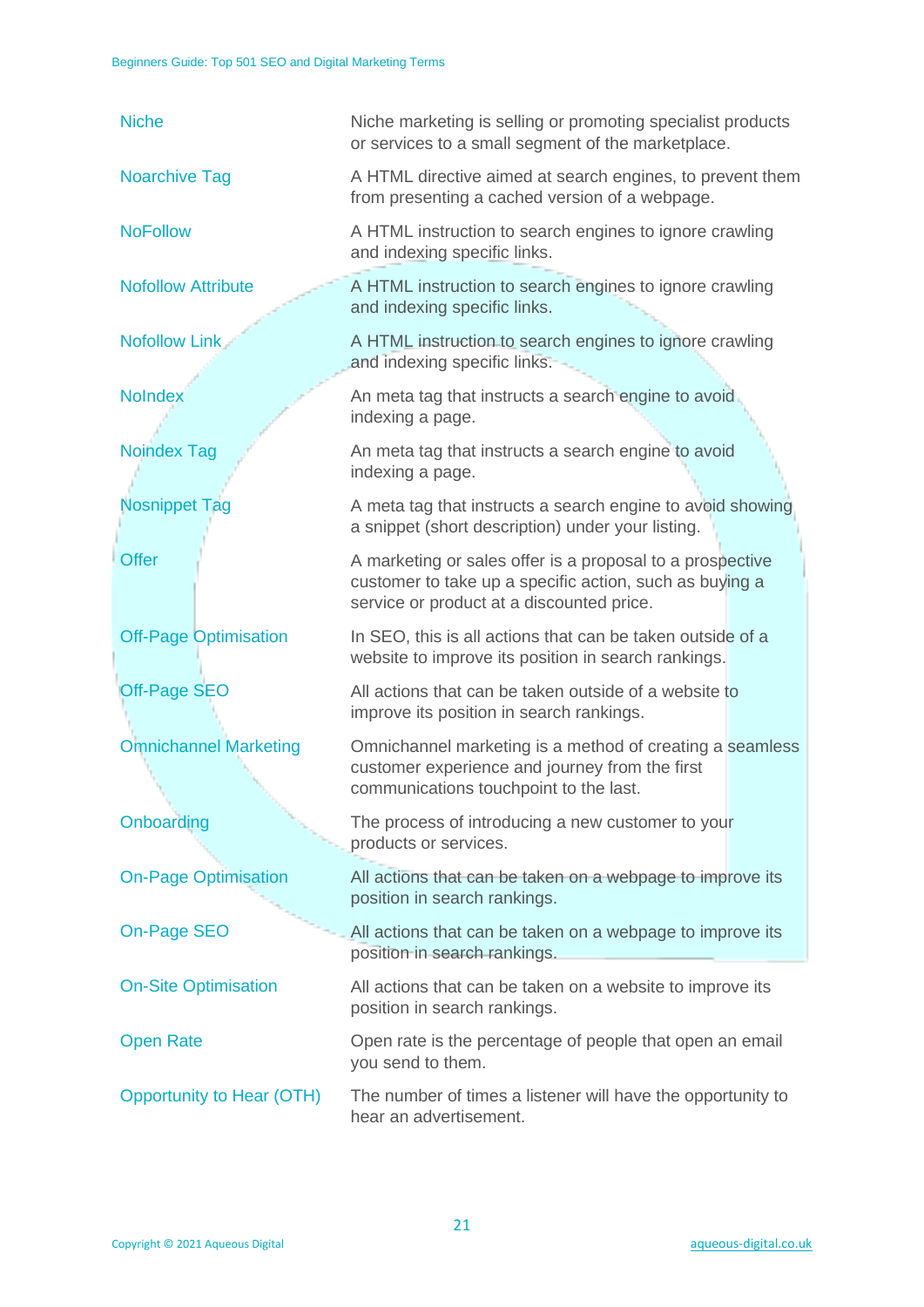| <b>Opportunity to See (OTS)</b> | The number of times an individual will have the opportunity<br>see an advertisement.                                                                                          |
|---------------------------------|-------------------------------------------------------------------------------------------------------------------------------------------------------------------------------|
| Opt In Form                     | A form to capture consent from an individual to take specific<br>action e.g., permission to pass on their contact details to a<br>third-party.                                |
| <b>Organic Search</b>           | Placement in search results that is achieved without the<br>help of paid adverts.                                                                                             |
| Organic traffic                 | Internet traffic that occurs without being driven by paid<br>advertising.                                                                                                     |
| <b>Orphan Page</b>              | Website pages that are not linked to or from any other page<br>on a website.                                                                                                  |
| Out of Home (OOH)               | Outdoor advertising, such as billboards or bus advertising.                                                                                                                   |
| <b>Out of Scope</b>             | Falling outside of the specified remit, objectives, outputs or<br>outcomes of a project.                                                                                      |
| <b>Outbound Link</b>            | An external link from your website to another website.                                                                                                                        |
| <b>Page Authority (PA)</b>      | A metric that predicts how well a web page will rank on<br>search engine result page.                                                                                         |
| Page Rank                       | A metric that predicts how well a web page will rank on<br>search engine result page. See page authority.                                                                     |
| <b>Page Speed</b>               | A measurement of how fast a webpage and its content<br>loads.                                                                                                                 |
| Page Title                      | The title of a webpage that features at the top of a browser<br>and on a search engine results page.                                                                          |
| <b>Page Views</b>               | A website analytics metric showing total number of views of<br>a page or pages on a website.                                                                                  |
| <b>Pages Per Session</b>        | The number of pages on a website viewed by a user in a<br>single session.                                                                                                     |
| Pageview (PV)                   | Sometimes called a page impression, is a request to load a<br>single HTML file of a website.                                                                                  |
| Pagination                      | The division and layout of content on a website or printed<br>document.                                                                                                       |
| <b>Paid Search</b>              | This typically refers to pay-per-click (PPC) advertising on<br>search engine results pages using advertising platforms<br>such as GoogleAds or Bing [insert AD service link]. |
| Panda                           | A Google algorithm update aimed at lowering the search<br>rankings of website with low quality content. (Released in<br>$2011$ ).                                             |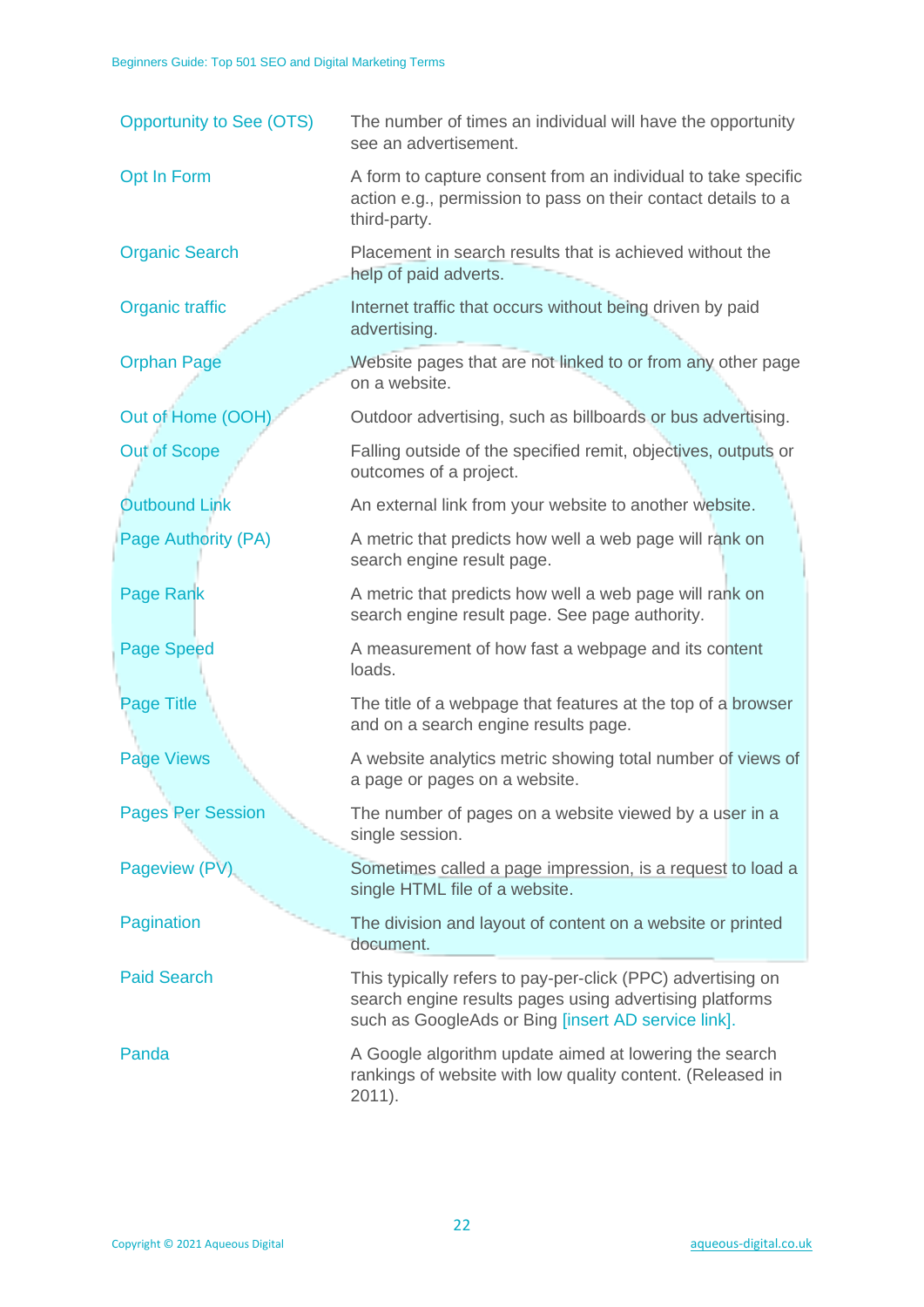| Pay-Per-Click (PPC)                      | A type of digital advertising where advertisers are charged<br>a fee based on the number of times their advert is clicked<br>on.                                                                                    |
|------------------------------------------|---------------------------------------------------------------------------------------------------------------------------------------------------------------------------------------------------------------------|
| <b>PDF</b>                               | Portable Document Format (PDF) is a common file format<br>used for documents, formatted text and images.                                                                                                            |
| <b>Penalty</b>                           | A Google penalty is enforcement issued by Google for<br>breaking their guidelines. A Google penalty typical results in<br>a website no longer being listed in search results, or a<br>significant drop in rankings. |
| <b>People Also Ask</b>                   | A feature box that appears on Google search engine results<br>page that answers questions related to the user's search<br>query.                                                                                    |
| Persona                                  | in marketing a persona is a description of a businesses'<br>ideal or typical customers. They are generally defined by<br>demographics, behaviour, location, jobs, interests or needs.                               |
| Personalisation                          | Modifying your marketing activity to meet the individual<br>needs and preferences of your target audiences. By<br>tailoring your customers experience, they are more likely to<br>buy from you.                     |
| <b>Phishing</b>                          | Digital communications aimed at fraudulently obtaining<br>sensitive data such as usernames, passwords or bank<br>details.                                                                                           |
| <b>PHP</b>                               | Short for Hypertext pre-processor, a common, open-source<br>scripting language suited to web development.                                                                                                           |
| <b>Pinterest</b>                         | A popular image and video sharing social media platform<br>aimed at helping people discover and share information on<br>the internet.                                                                               |
| <b>Piracy</b>                            | Digital piracy is the unauthorised copying of protected<br>content and then selling or distributing it at a lower price or<br>for free.                                                                             |
| Pogo-sticking                            | In SEO this is when a user quickly bounces back and forth<br>from a search engine results page to a destination site or<br>websites due to them not being able to find what they are<br>looking for.                |
| <b>Position</b>                          | In SEO, 'position' refers to search engine ranking for a<br>specific page or pages. E.g., No1 position on Google, is<br>the first organic search result that is displayed after a<br>specific keyword search.       |
| <b>Position Zero</b>                     | Whatever appears at the very top of the organic search<br>results, often a Featured Snippet.                                                                                                                        |
| <b>Private Blogging Network</b><br>(PBN) | A Private Blogging Network is the linking together of<br>websites in order to build link authority and manipulate                                                                                                   |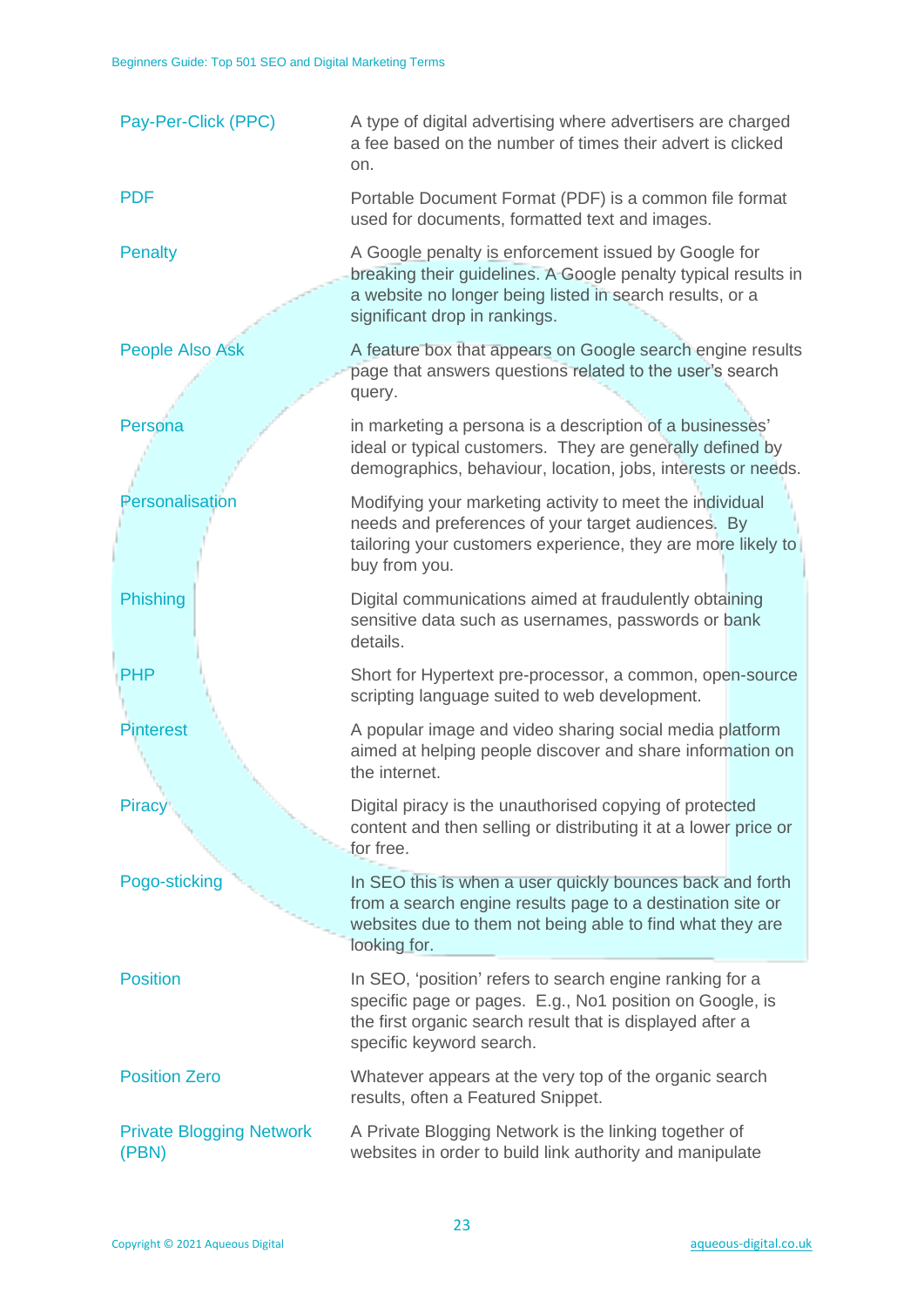|                          | search engine results. This is a black hat SEO technique<br>and should be avoided.                                                                                                  |
|--------------------------|-------------------------------------------------------------------------------------------------------------------------------------------------------------------------------------|
| <b>Product Matrix</b>    | Sometimes referred to as Ansoff's Matrix, this is<br>a marketing planning model that helps<br>determine product and market growth strategy.                                         |
| Programming language     | Programming languages are a series of instructions used to<br>instruct computers to implement algorithms and perform<br>specific tasks.                                             |
| Prominence               | In SEO, this refers to the prominent placement of keywords<br>or phrases on a webpage.                                                                                              |
| Protocol                 | In web development, a protocol details how a web browser<br>should retrieve and display information.                                                                                |
| Pruning                  | SEO pruning is the process of removing or editing<br>underperforming webpages to enhance the strength and<br>performance of a website.                                              |
| <b>Purchased links</b>   | The buying of links from a third party in order to increase<br>search engine ranking potential. Also known as paid links.                                                           |
| QDF                      | Query Deserves Freshness' is a Google ranking algorithm.<br>Most searchers are looking for up-to-date content and QDF<br>relates to how current or newsworthy specific queries are. |
| <b>QR Code</b>           | Quick Response (QR) code is a matrix barcode able to<br>communicate a wide range of information instantly using a<br>mobile device scanner.                                         |
| <b>Qualified Lead</b>    | A lead whose behaviour, action and engagement with a<br>brand or website indicate that they are more likely to<br>convert to a customer. See Marketing Qualified Lead.              |
| <b>Qualified Traffic</b> | Visitors to your website that have previously shown interest<br>in your products and services and are therefore more likely<br>to convert to customers.                             |
| <b>Quality Content</b>   | Content that adds value to your business and has a<br>measurable success factor associated with it.                                                                                 |
| <b>Quality Link</b>      | In SEO a 'quality link' or high-quality link is one that is<br>natural, reputable, and relevant. Its impact is typically<br>measurable.                                             |
| Query                    | Search words, terms and phrases entered into a search<br>engine.                                                                                                                    |
| Rank                     | The order of relevant search results in response to a search<br>engine query.                                                                                                       |
| <b>RankBrain</b>         | A machine learning element of Google's core search<br>algorithm.                                                                                                                    |
| Ranking                  | A webpage's position on a search engine results page.                                                                                                                               |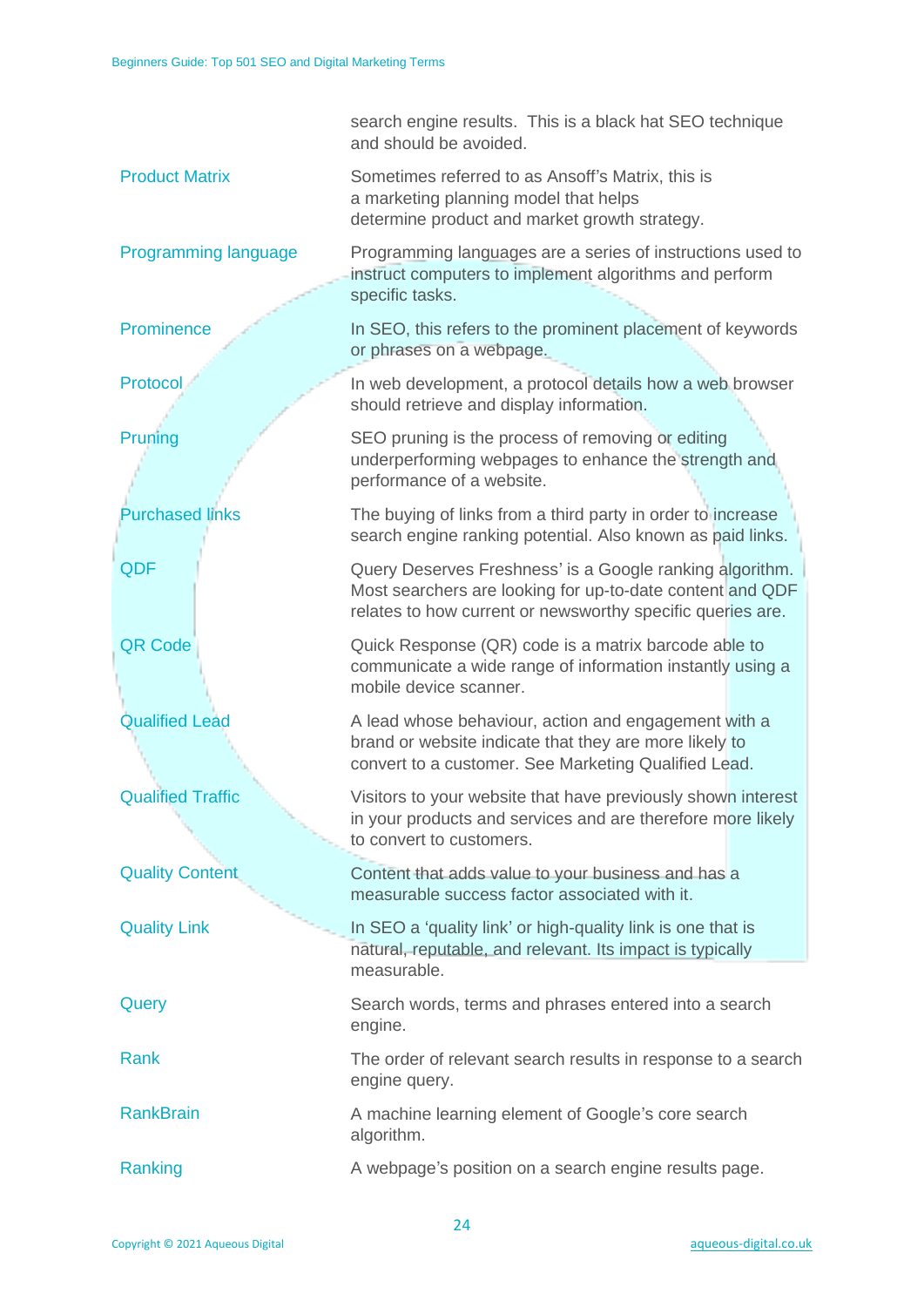| <b>Ranking Factor</b>          | Any aspect that has a direct impact on a website's position<br>on a search engine results page.                                                                                                               |  |
|--------------------------------|---------------------------------------------------------------------------------------------------------------------------------------------------------------------------------------------------------------|--|
| <b>Rate Card</b>               | In marketing and advertising, rate card is a list of prices and<br>descriptions for a business's products and services. Rate<br>card is typically the standard price without any discount<br>applied.         |  |
| <b>Reach</b>                   | In advertising and marketing, reach is the total number of<br>people who see your advert or content.                                                                                                          |  |
| <b>Real Time Bidding (RTB)</b> | Real-time bidding is a method for buying and selling digital<br>advertising. Advertising impressions are sold by means of<br>an online auction process in the split second it takes for a<br>webpage to load. |  |
| <b>Reciprocal Links</b>        | A reciprocal link is a set of hyperlinks between two websites<br>that point both ways.                                                                                                                        |  |
| <b>Redirect</b>                | An automated instruction that directs a browser from one<br>URL to another URL                                                                                                                                |  |
| <b>Redirection</b>             | Also referred to as URL forwarding, this is a technique for<br>making a web page available under more than one URL<br>address.                                                                                |  |
| <b>Referral Traffic</b>        | Website visitors that arrive on a website from another<br>website without using a search engine.                                                                                                              |  |
| <b>Referrer</b>                | The webpage that sends users to your website using a link.                                                                                                                                                    |  |
| <b>Referrer String</b>         | The data transmitted by a browser when navigating from<br>one website to another.                                                                                                                             |  |
| <b>Regional keywords</b>       | Keywords that are unique to a geographic area. Eg<br>Regional colloquial terms such as 'barm cake' in the North<br>West of England.                                                                           |  |
| <b>Reinclusion</b>             | In SEO, reinclusion is the term used for contacting Google<br>and appealing to have excluded content put back into<br>search engine results.                                                                  |  |
| Rel=canonical                  | Also known as a canonical tag is a HTML tag that informs<br>search engines that a URL represents the master version of<br>a webpage.                                                                          |  |
| Relevance                      | In SEO this can refer to links, keywords, or content. In<br>basic terms it is how closely your assets meet the needs<br>and requirements of customers, stakeholder, or search<br>engine users.                |  |
| <b>Render-Blocking Scripts</b> | Code that prevents a webpage from loading quickly. They<br>may not be essential for immediate user experience, so<br>they can be removed or delayed until the browser needs<br>them.                          |  |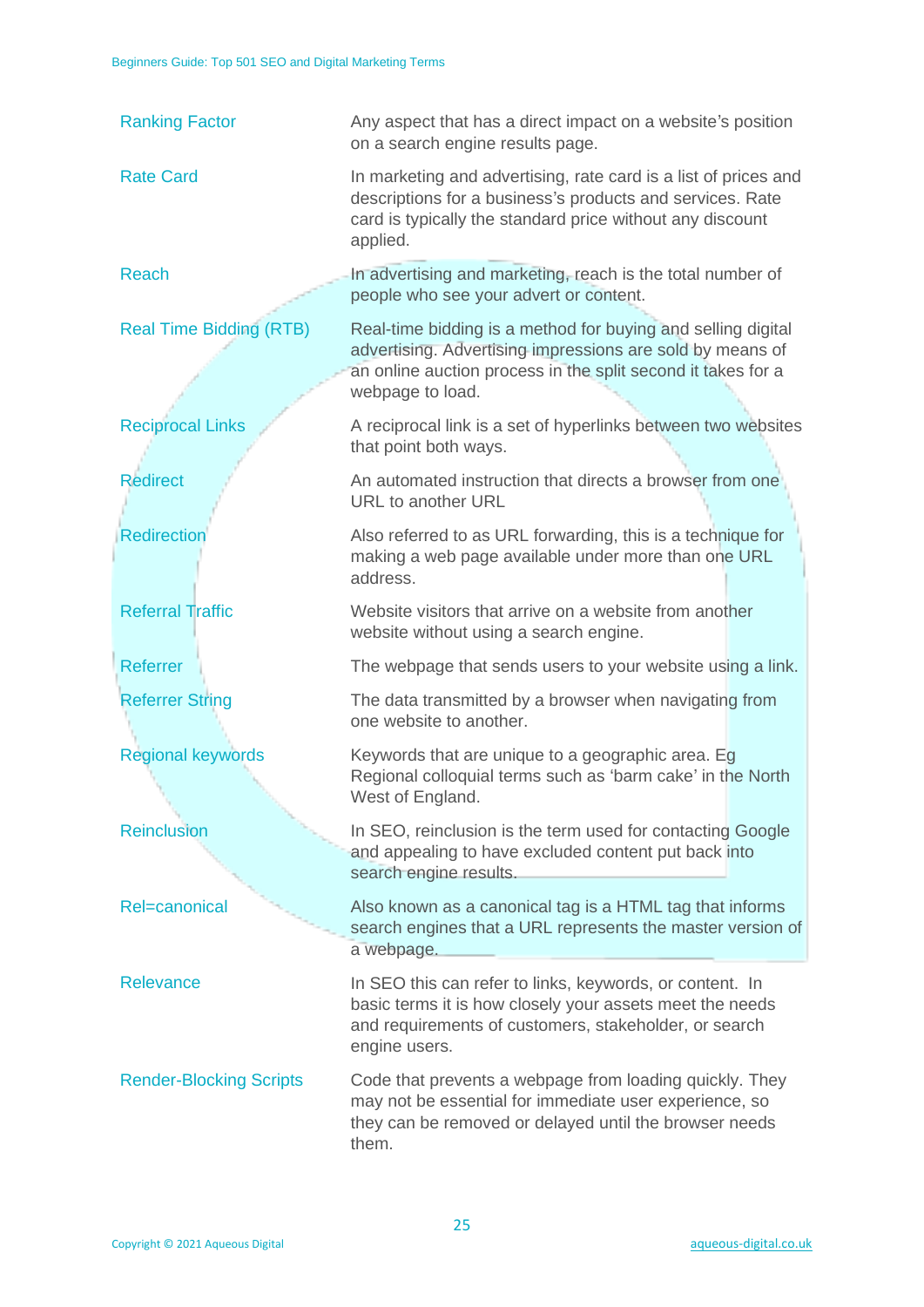| Rendering                             | The process where a search engine crawler retrieves a<br>webpage, runs code, and analyses its content and<br>structure. In digital photography, rendering refers to the<br>application of algorithms to manipulate a digital image file.                                                                            |
|---------------------------------------|---------------------------------------------------------------------------------------------------------------------------------------------------------------------------------------------------------------------------------------------------------------------------------------------------------------------|
| <b>Reputation Management</b>          | Online Reputation Management (ORM) is the practice of<br>shaping and protecting the public perception of an<br>individual, brand or organisation by managing the<br>information that is published on the internet and social<br>media. [AD link to service page]                                                    |
| <b>Resource Pages</b>                 | A page on a website that provides useful links, resources,<br>or contact details related to a specific subject, product, or<br>service.                                                                                                                                                                             |
| <b>Responsive Web Design</b><br>(RWD) | Responsive web design is design and development that<br>responds to a user's behaviour and environment, based on<br>platform, orientation, and screen size.                                                                                                                                                         |
| <b>Responsive Website</b>             | A website designed using Responsive Webs Design that<br>renders well on a wide range of devices, platforms, and<br>screen sizes.                                                                                                                                                                                    |
| <b>Retargeted</b>                     | A term used in advertising to describe adverts and<br>campaigns that target prospective customers after they<br>have browsed your website. A tracking pixels or cookie is<br>used to follow a user and present adverts to them on<br>different platforms apps and websites after they leave.                        |
| <b>Return on Investment (ROI)</b>     | Return on investment is a financial measure analysing the<br>relationship between net profit and the cost of investment. It<br>is a ratio that compares the gain or loss from an investment<br>relative to its overall cost. Calculated by dividing the profit<br>by the cost and can be expressed as a percentage. |
| <b>Retweet (RT)</b>                   | A Retweet is the action of re-posting a 'Tweet' on popular<br>social media platform, Twitter. I.e Sharing another<br>person's post.                                                                                                                                                                                 |
| <b>Rich Snippet</b>                   | Rich snippets are enhanced organic search results that<br>have been highlighted by Google to give them prominence<br>on a search results page. They typically have a higher<br>click-through rate than regular snippets.                                                                                            |
| Robot.txt                             | A file that informs a search engine bot which pages or files<br>it can and can't access on a website.                                                                                                                                                                                                               |
| <b>RSS Feed</b>                       | A feed on a website that provides visitors and applications<br>access to the latest updates and news.                                                                                                                                                                                                               |
| <b>Sales Qualified Lead</b>           | A lead that has been identified as being suitable to be<br>contacted by a company's sales team.                                                                                                                                                                                                                     |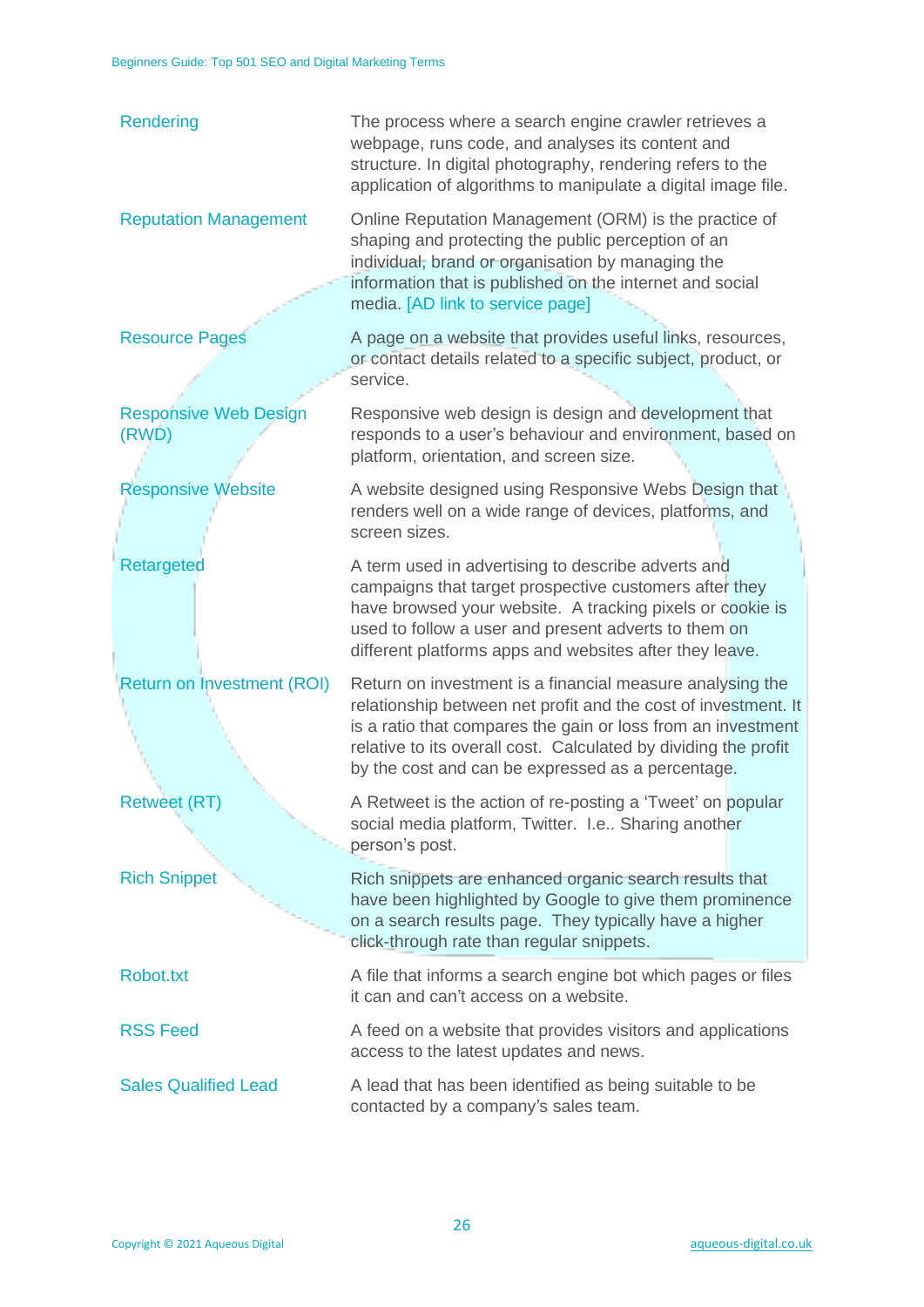| <b>Schema</b>                                     | A semantic vocabulary of data tags that can be added to a<br>webpage's HTML code to improve the manner in which<br>search engines read and present the page in a search.                                                 |  |
|---------------------------------------------------|--------------------------------------------------------------------------------------------------------------------------------------------------------------------------------------------------------------------------|--|
| <b>Schema Mark-up</b>                             | Website code to help the search engines return more<br>informative results. See Schema.                                                                                                                                  |  |
| Schema.org:                                       | Website containing code and other resources to help<br>developers and webmasters to create, maintain and<br>promote schemas.                                                                                             |  |
| <b>Scrape</b>                                     | Using bots to extract content and data from a website.<br>Search engine scraping is the process of collating URLs,<br>descriptions, and other information from search engines.                                           |  |
| <b>Scraped Content</b>                            | Content gathered by scraping a website. Lifting original<br>content from one website and publishing it to another<br>without permission is in many cases copyright infringement<br>and should be avoided.                |  |
| <b>Scroll Depth</b>                               | A Google Analytics plugin that tracks how far down a<br>webpage user are scrolling.                                                                                                                                      |  |
| <b>Scrum Board</b>                                | A visual project management tool used in Agile Project<br>Management. It is essentially a task board that helps teams<br>manage project management sprints. Commonly used in<br>software development.                    |  |
| <b>Search Engine</b>                              | A software system designed to carry out searches and find<br>items and content, particularly on the world wide web. E.g.,<br>Google, Bing, Yahoo, Duck Duck Go.                                                          |  |
| <b>Search Engine Marketing</b><br>(SEM)           | Digital marketing aimed at increasing traffic to a website.<br>SEM strategy can involve social media, search engine<br>optimisation, PPC, Google Ads, Google shopping and a<br>range of other digital marketing tactics. |  |
| <b>Search Engine Optimization</b><br>(SEO)        | The process of improving the amount and quality organic<br>traffic driven to a website or webpage by a search engine.                                                                                                    |  |
| <b>Search Engine Results</b><br>Page (SERP)       | The webpage displayed after conducting an internet<br>search.                                                                                                                                                            |  |
| <b>Search Forms</b>                               | A search box, field or bar used in computer software, web<br>browsers, and on websites so that users can enter<br>information into it to carry out a search.                                                             |  |
| <b>Search History</b>                             | A record of webpages visited by a user over a set time<br>period.                                                                                                                                                        |  |
| <b>Search Never Sleeps</b>                        | A campaign strapline coined and trademarked by UK based<br>digital marketing agency, Aqueous Digital www.aqueous-<br>digital.co.uk                                                                                       |  |
| <b>Search Quality Rater</b><br><b>Guidelines:</b> | These are guidelines given to Google employees for the<br>purpose of rating websites. Google's raters are spread                                                                                                         |  |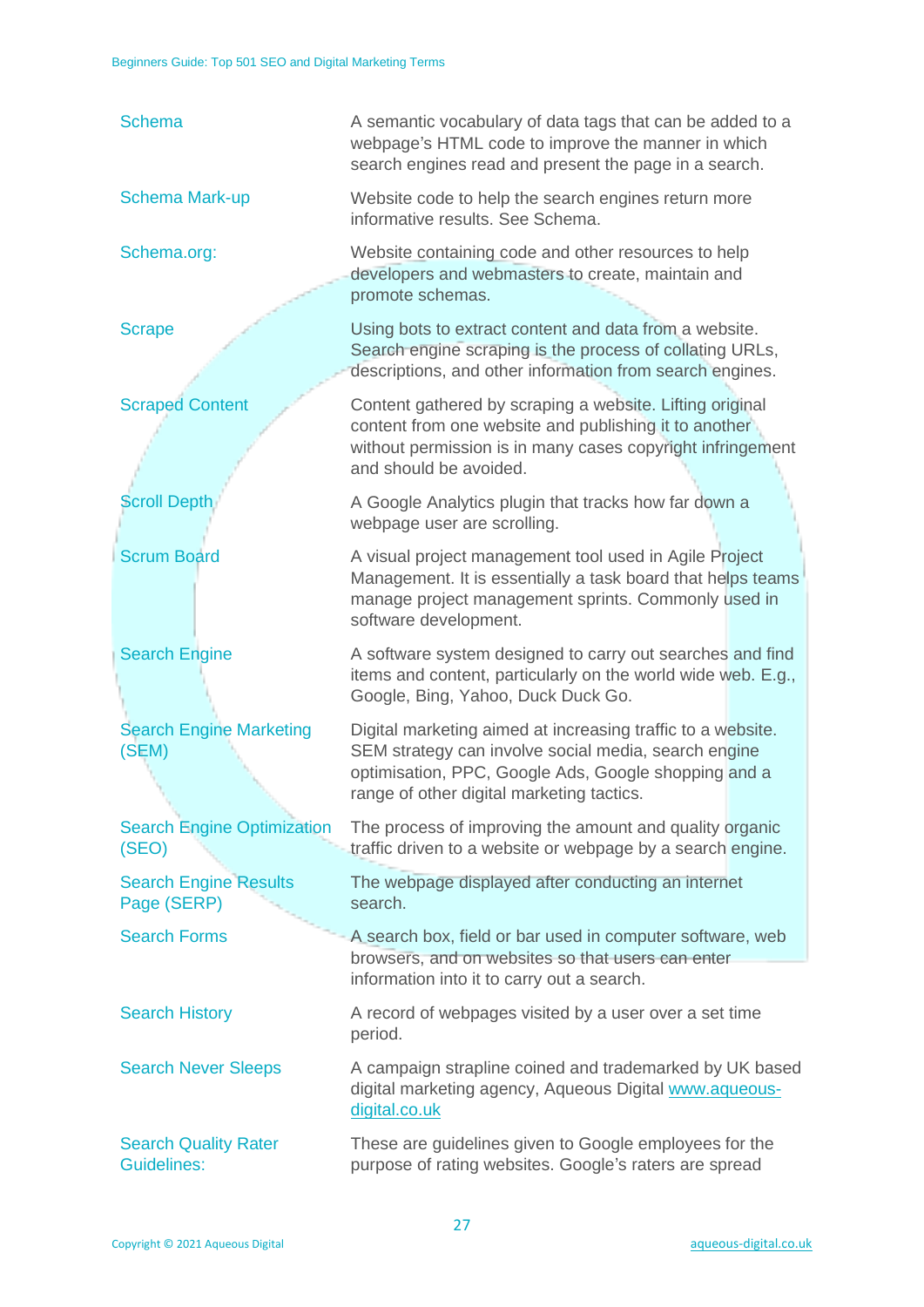|                                         | across the world and are trained to give feedback and<br>suggestions on how search could be improved.                                                                                                                                                                |  |
|-----------------------------------------|----------------------------------------------------------------------------------------------------------------------------------------------------------------------------------------------------------------------------------------------------------------------|--|
| <b>Search Term</b>                      | The word or phrase a person types into the search engine<br>search bar or asks a search engine to find results for.                                                                                                                                                  |  |
| <b>Search Traffic</b>                   | Refers to users that visit a webpage or website from a<br>search engine results page.                                                                                                                                                                                |  |
| <b>Search Volume</b>                    | The number of times a specific search is carried out by a<br>search engine over a set period. E.g. the number of times<br>the same keyword is entered into Google per month.                                                                                         |  |
| <b>Seasonal Marketing</b>               | Seasonal marketing involves adjusting and adapting your<br>marketing campaigns and activity to respond to and take<br>advantage of ongoing events or trends. E.g. Christmas<br>holidays, or demand for certain products and services in<br>warmer or colder seasons. |  |
| <b>Seed keywords</b>                    | These are short keywords that have been condensed down<br>into their shortest form and could just be one word such as<br>'watch'.                                                                                                                                    |  |
| <b>Sender Score</b>                     | In email marketing this is a numerical representation of an<br>organisations sending reputation. Typically expressed on a<br>scale of 1 to 100.                                                                                                                      |  |
| <b>Sentiment</b>                        | The process of analysing content to assess the emotional<br>tone of the author (e.g. positive, negative or neutral). Both<br>Google and Bing search engines have algorithms to detect<br>sentiment and apply this to search results.                                 |  |
| <b>SEO</b>                              | Search Engine Optimisation. The process of improving the<br>amount and quality of organic traffic driven to a website or<br>webpage by a search engine. [link to AD services page].                                                                                  |  |
| <b>SERP</b>                             | Search Engine Results Page. Essentially, this is the<br>webpage you will see after doing an internet search.                                                                                                                                                         |  |
| <b>SERP features</b>                    | The different elements that appear on a search engine<br>results page. E.g. Featured snippets, Google Ads, Related<br>Questions, Local Packs etc.                                                                                                                    |  |
| <b>Service Level Agreement</b><br>(SLA) | A formal or informal contract between a supplier and a<br>customer detailing the level of service expected, the way                                                                                                                                                  |  |
|                                         | the service will be measured and any penalties, remedies<br>or contingencies that will be implemented, should the<br>service not meet with expectations.                                                                                                             |  |
| <b>Share of Voice</b>                   | A measure of the proportion of the overall market a brand<br>owns in comparison to competitors.                                                                                                                                                                      |  |
| <b>Short-Tail Keywords</b>              | These are search queries comprising of only one or two<br>words.                                                                                                                                                                                                     |  |
| <b>Site Speed</b>                       | How fast a browser can load webpages from a website.                                                                                                                                                                                                                 |  |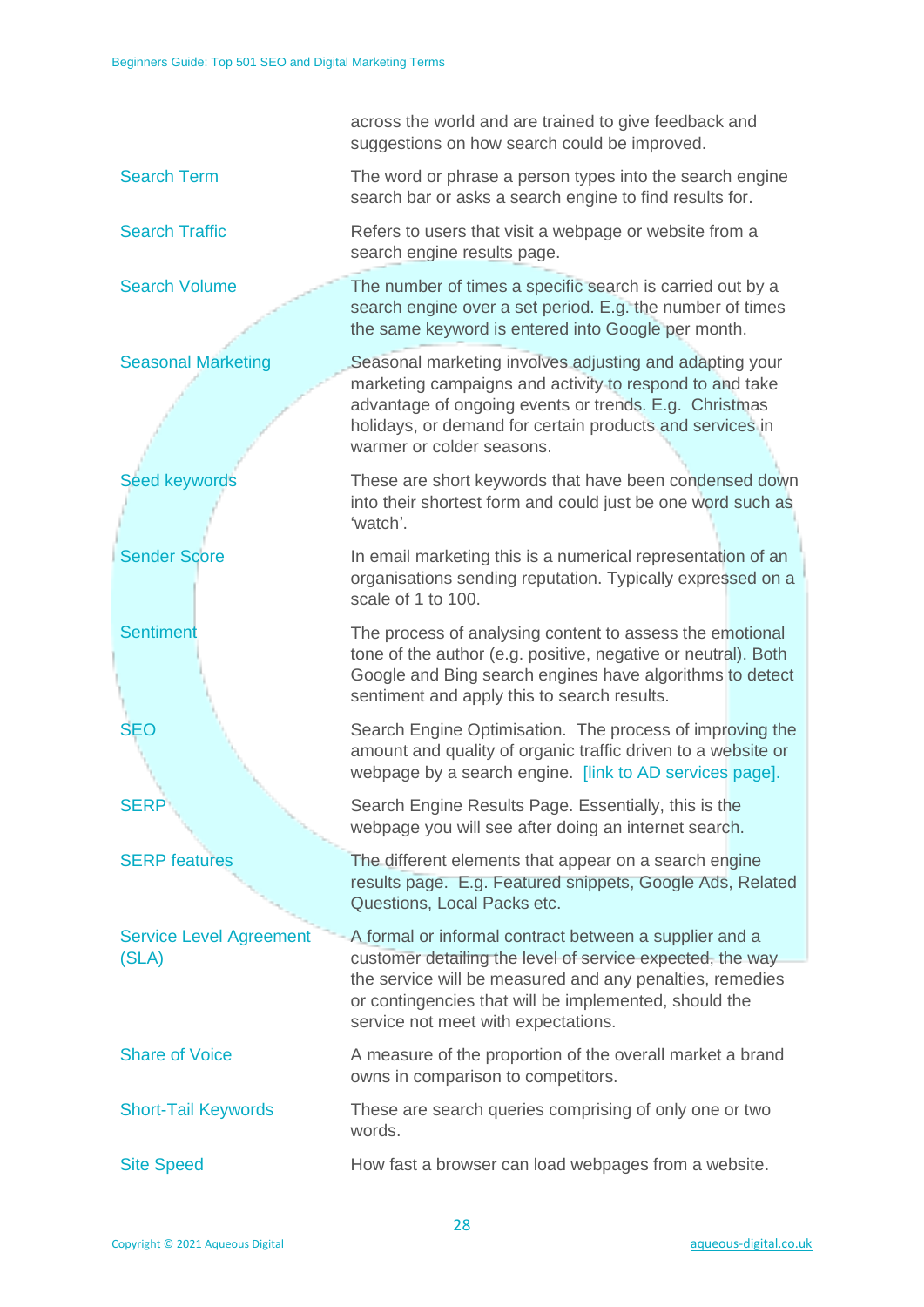| <b>Site Structure</b>                                  | How a website's content is organised and displayed.                                                                                                                                                                                     |  |  |
|--------------------------------------------------------|-----------------------------------------------------------------------------------------------------------------------------------------------------------------------------------------------------------------------------------------|--|--|
| <b>Sitelinks</b>                                       | These are links to webpages or sections of pages that<br>feature in the results of a search engine's results page.                                                                                                                      |  |  |
| <b>Sitemap</b>                                         | A directory or guide that provides information about the<br>pages, content and assets of a website and how they are<br>connected.                                                                                                       |  |  |
| Sitemap.xml                                            | A file containing a list of all the pages of a website. They<br>provide information to search engines about the structure of<br>a website.                                                                                              |  |  |
| <b>Sitewide Links</b>                                  | A link that appears on almost all of a website's pages.                                                                                                                                                                                 |  |  |
| <b>Small-to-Medium Business</b><br>(SMB)               | In the US a small to medium sized business is defined as<br>follows: 0-100 employees are considered a small-sized<br>business. 100-999 employees are considered a medium-<br>sized business. Typical turnover of a SMB \$5-\$10million. |  |  |
| <b>Small-to-Medium Size</b><br><b>Enterprise (SME)</b> | In the UK, this is a business with less than 250 employees.<br>In the European Union SME is a business with between<br>101 and 500 employees.                                                                                           |  |  |
| <b>Smarketing</b>                                      | Integrating the sales and marketing processes of a<br>business.                                                                                                                                                                         |  |  |
| Snapchat                                               | A multimedia messaging app that allows users to<br>send<br>photos and videos (called snaps) to other users.                                                                                                                             |  |  |
| <b>Snippet</b>                                         | A search result Google shows to the user in the search<br>results page. It typically consists of a title, URL, and a<br>description of the webpage.                                                                                     |  |  |
| <b>Social Media</b>                                    | Websites and software applications that allow people to<br>create and share content or take part in social networking.                                                                                                                  |  |  |
| <b>Social Media Impression</b>                         | The number of times content is shown in a social media<br>feed.                                                                                                                                                                         |  |  |
| <b>Social Proof</b>                                    | Social proof is an approach used in marketing where<br>psychology is used to assume the actions and behaviour of<br>others in a given situation.                                                                                        |  |  |
| <b>Social Signal</b>                                   | A webpage's total shares, likes and social media visibility<br>as interpreted by search engines. This is a contributing<br>factor in search engine ranking.                                                                             |  |  |
| Software-as-a-Service<br>(SaaS)                        | Occasionally referred to as software-on-demand, this is a<br>software licencing model where the right to use the<br>software is sold on a subscription basis. Examples include<br>Microsoft Office 365 and Adobe Creative Suite.        |  |  |
| Spam                                                   | Unwanted and unsolicited digital communications that are<br>typically sent in bulk.                                                                                                                                                     |  |  |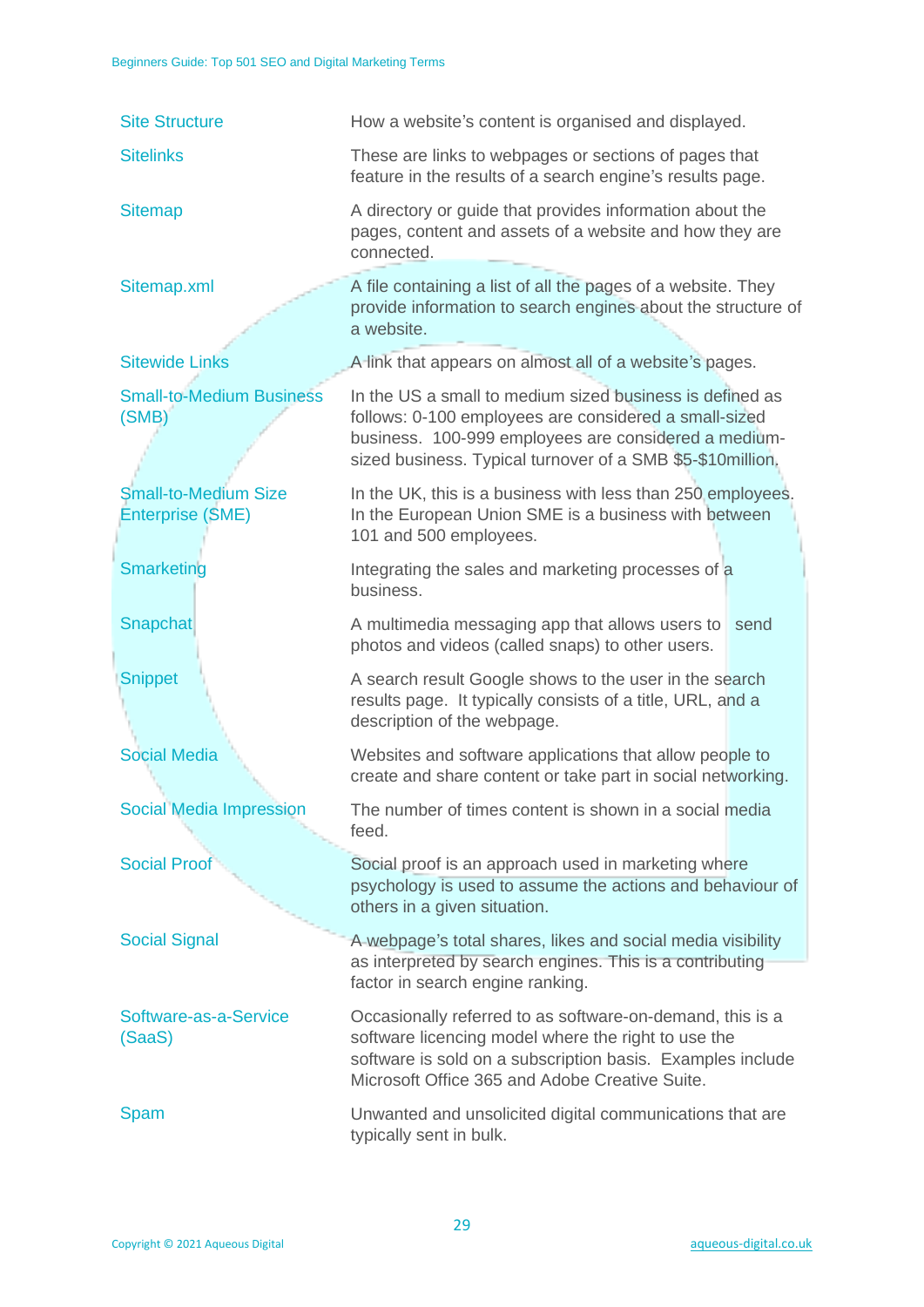| <b>Spam Score</b>      | A metric indicating the likelihood of an email or webpage<br>being detected as having low quality content and being<br>registered as spam. Typically expressed as a numerical<br>scale of spamminess from low to high.                                            |  |
|------------------------|-------------------------------------------------------------------------------------------------------------------------------------------------------------------------------------------------------------------------------------------------------------------|--|
| <b>Spammy Tactics</b>  | Unethical practices that go against search engine quality<br>guidelines.                                                                                                                                                                                          |  |
| <b>Spider</b>          | A search engine spider is a program used by search<br>engines to collect data from the internet. Also known as a<br>crawler or bot.                                                                                                                               |  |
| <b>Split Testing</b>   | Also known as A/B testing or multivariate testing is a<br>process of showing two variants of the same web page or<br>email to different target audiences in order to analyse<br>differences in performance.                                                       |  |
| <b>SRCSET</b>          | An attribute that details different types of images for<br>different displays, screens, and orientations.                                                                                                                                                         |  |
| <b>SSL Certificate</b> | A digital certificate that demonstrates ownership of a<br>domain and provides authentication for an encrypted<br>connection.                                                                                                                                      |  |
| <b>Status Codes</b>    | In HTTP, Status Codes are short messages from a server<br>indicating how the request to view a page went.                                                                                                                                                         |  |
| <b>Stop Word</b>       | This is a word that search engines are programmed to<br>ignore when crawling and indexing content.                                                                                                                                                                |  |
| <b>Structured Data</b> | Standard formatted information that allows search engines<br>to understand the content of a web page.                                                                                                                                                             |  |
| <b>Subdomain</b>       | A domain that is a part of another domain but below it in<br>system hierarchy.                                                                                                                                                                                    |  |
| <b>Target Keywords</b> | A word or phrase that you predict a customer could use to<br>find your website using a search engine query.                                                                                                                                                       |  |
| <b>Taxonomy</b>        | Website taxonomy is the way a website is structured. It is<br>essentially a logical classification that makes it easier for<br>users to search and find content on your site.                                                                                     |  |
| <b>Technical SEO</b>   | The process of optimising a website to improve organic<br>search rankings. Important technical aspects addressed<br>during this process include load speed, rendering, website<br>architecture and search engine crawling and indexing.<br>[Link to AD services]. |  |
| <b>Thin Content</b>    | Poor quality content that has very little value for the end<br>user.                                                                                                                                                                                              |  |
| Through the line (TTL) | Through the line marketing is marketing strategy that uses<br>both paid for mass media formats and earned media such<br>as SEO and media relations. It is a mix of using both<br>above the line and below the line tactics.                                       |  |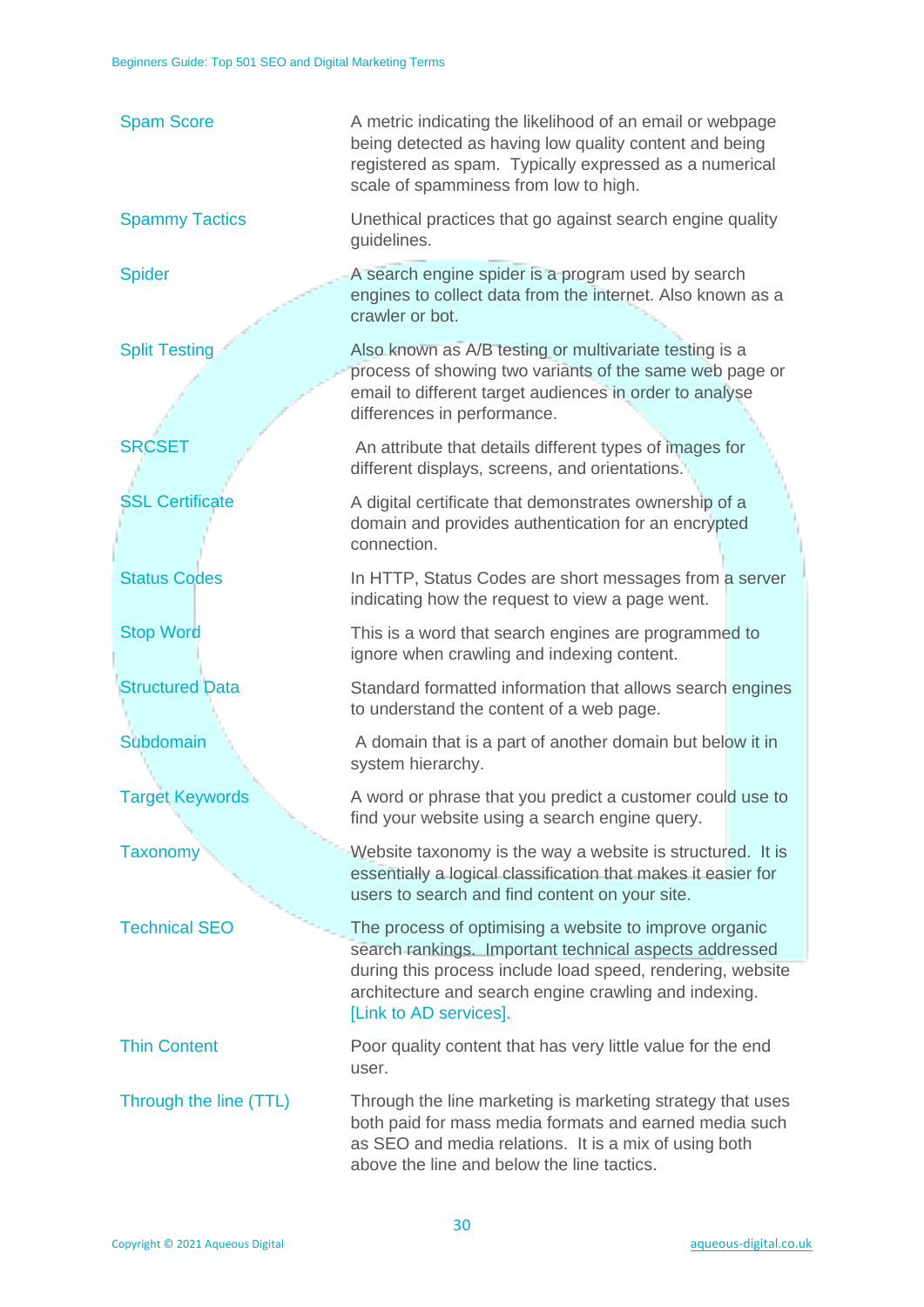| <b>Thumbnails</b>              | Reduced sized versions of images and videos that serve as<br>placeholders. They visually aid searching and finding<br>content.                                                                                                         |  |
|--------------------------------|----------------------------------------------------------------------------------------------------------------------------------------------------------------------------------------------------------------------------------------|--|
| <b>Time on Page</b>            | The length of time a visitor spends on a webpage.                                                                                                                                                                                      |  |
| <b>Title Tag</b>               | HTML that states the title of a webpage. In SEO, the title<br>tag should contain all the keywords you want that page to<br>rank for.                                                                                                   |  |
| <b>Title</b>                   | A name that describes your webpage. See Title Tag.                                                                                                                                                                                     |  |
| <b>TLC</b>                     | An abbreviation used to describe the values of UK Digital<br>Marketing Agency, Aqueous Digital. It stands for Trust,<br>Loyalty and Collaboration. [link to AD values page]                                                            |  |
| Top of the Funnel              | Top of the funnel in marketing is the first touchpoint of a<br>customer journey.                                                                                                                                                       |  |
| <b>Top-Level Domain (TLD)</b>  | Domains at the highest level of the Domain Name System<br>i.e. in the DNS root zone of the Domain Name System.                                                                                                                         |  |
| <b>Toxic Backlinks</b>         | These are bad links that can damage your search engine<br>ranking and result in penalties being applied. They can<br>occur organically, or as a result of black hat SEO tactics<br>and spammers.                                       |  |
| <b>Tracking Pixel</b>          | Small snippets of code that enable you to collect<br>information about a webpage's visitors.                                                                                                                                           |  |
| <b>Traffic Rank</b>            | A metric stating the search ranking of a website compared<br>to all other websites on the world wide web.                                                                                                                              |  |
| <b>Traffic</b>                 | The number of visits to a webpage, website or from a<br>specific link or location.                                                                                                                                                     |  |
| <b>Transactional queries</b>   | A search query that shows a clear intent to make a<br>purchase.                                                                                                                                                                        |  |
| <b>Trust</b>                   | A search engine's interpretation of the integrity and<br>trustworthiness of a website. The quality of website links<br>combined with quality content are important factors<br>influencing domain trust. See Domain Trust [hyper link]. |  |
| <b>TrustRank</b>               | A Google algorithm that analyses websites to distinguish<br>between those featuring high-quality content and links and<br>those that are deemed spam or low quality.                                                                   |  |
| <b>TVR (Television rating)</b> | A TVR is a metric used in TV that indicates the popularity of<br>a programme, ad break or advert by comparing its<br>audience to the whole population. $1$ TVR = 1% of a target<br>audience.                                           |  |
| <b>Twitter</b>                 | A microblogging and social networking service where users<br>publish and interact with short messages known as tweets.                                                                                                                 |  |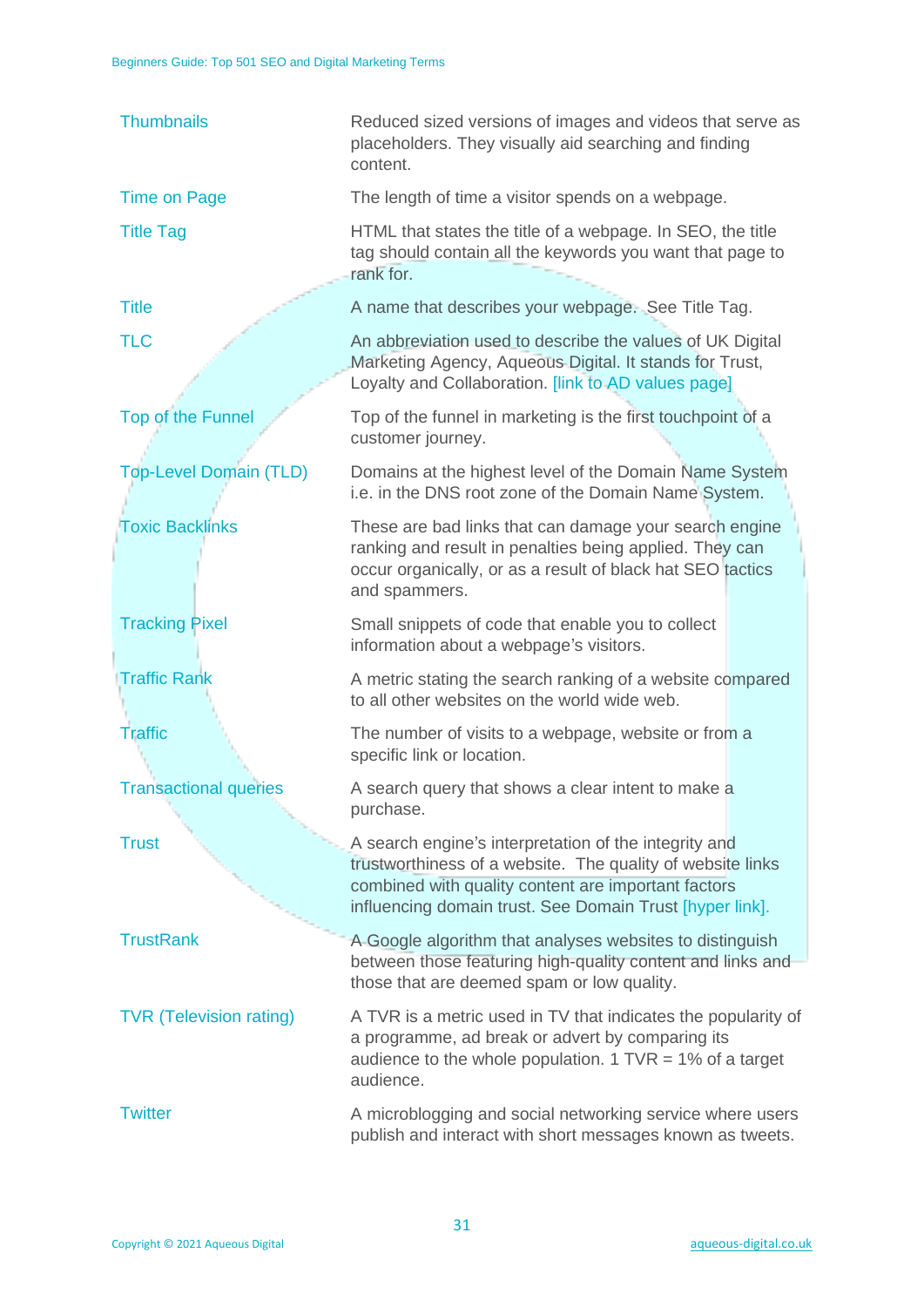| <b>Unique Visitor</b>                  | A metric that indicates how many individuals have visited<br>your webpage or website as opposed to the total number of<br>times the page or site has been visited.                                                                            |  |
|----------------------------------------|-----------------------------------------------------------------------------------------------------------------------------------------------------------------------------------------------------------------------------------------------|--|
| <b>Universal Search</b>                | Also known as Blended Search or Enhanced Search, this is<br>when a search engine draws information from multiple<br>sources and presents them on the search engine results<br>page as a mix of images, local businesses and rich<br>snippets. |  |
| <b>Unnatural Link</b>                  | Unnatural links (or bad links) are typical bought or created<br>by spammers. They are artificial links that are designed to<br>manipulate search ranking. See Toxic Links.                                                                    |  |
| <b>URL</b>                             | Short for Uniform Resource Locator, is a web address that<br>specifies a location on a computer network and a way of<br>retrieving it.                                                                                                        |  |
| <b>URL</b> folders:                    | URL folders or URL directories are where URLs are stored<br>hierarchically for every webpage. The individual files of a<br>website are created in these folders.                                                                              |  |
| <b>URL Parameter</b>                   | URL parameters, also known as string queries or URL<br>variables inform search engines how they should deal with<br>a website based on its URLs. They are the portion of the<br>URL that follows a question mark.                             |  |
| <b>User Agent</b>                      | Any piece of software that performs the function of<br>retrieving and displaying a webpage for a user such as a<br>web browser.                                                                                                               |  |
| User Experience (UX)                   | An individual's feelings, perceptions and emotions when<br>using a system, product, or a website. UX web design is a<br>process that focuses on developing the best possible,<br>relevant experience for a website user.                      |  |
| User Interface (UI)                    | Is the point at which human interaction with a machine or<br>software system occurs. A graphical operating system or<br>Graphical User Interface (GUI) such as Microsoft Windows<br>or Apple iOS are good examples of a User Interface.       |  |
| <b>User-Generated Content</b><br>(UGC) | Any media created by individuals rather than by<br>organisations, companies, or brands.                                                                                                                                                       |  |
| <b>UTM Code</b>                        | Short for Urchin Traffic Module code, this is a simple<br>snippet of text that is added to the end of a URL so that you<br>can easily track the performance of a digital marketing<br>campaign or track where website traffic is coming from. |  |
| <b>Vertical Search Engine</b>          | This is a search engine dedicated to searching a<br>specialised or niche subject area.                                                                                                                                                        |  |
| <b>Viral Content</b>                   | Viral content is any media, text, images or video that<br>becomes popular very quickly by being shared and                                                                                                                                    |  |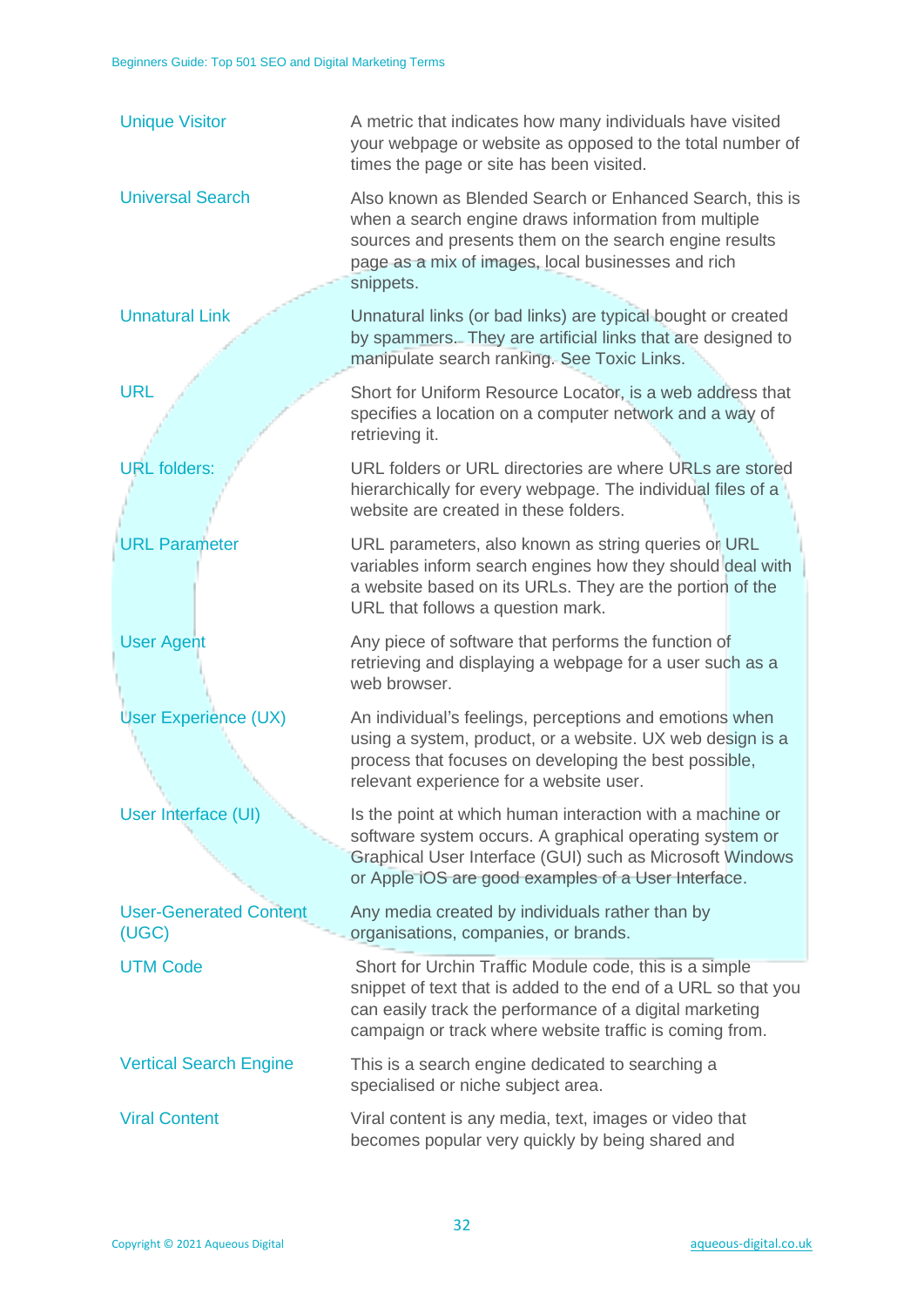|                             | distributed across the internet using social media or website<br>links.                                                                                                                                                                                                                                                                                                                                                                  |  |
|-----------------------------|------------------------------------------------------------------------------------------------------------------------------------------------------------------------------------------------------------------------------------------------------------------------------------------------------------------------------------------------------------------------------------------------------------------------------------------|--|
| <b>Virtual Assistant</b>    | A virtual assistant or AI assistant is a software application<br>that understands voice commands and carries out tasks in<br>response to spoken instructions from a user. E.g. Apple<br>Siri, Microsoft Cortana or Amazon Alexa.                                                                                                                                                                                                         |  |
| <b>Visibility</b>           | SEO Visibility is a percentage measurement of how much<br>organic traffic a website is getting from a search engine for<br>any given keyword.                                                                                                                                                                                                                                                                                            |  |
| <b>Voice Search</b>         | The process if using a website or app that allows the user<br>to search the internet using spoken voice commands.                                                                                                                                                                                                                                                                                                                        |  |
| View Through Rate (VTR)     | An advertising metric indicating the total number of<br>completed views of an advert over the number of<br>impressions. It is essentially the percentage of people who<br>viewed the advert fully.                                                                                                                                                                                                                                       |  |
| <b>Webmaster Guidelines</b> | Regulations issued by search engines that give details of<br>how best to optimise a website so that it can be easily<br>found using a search.                                                                                                                                                                                                                                                                                            |  |
| Webpage                     | An individual page on a website. It generally hosts content<br>of a similar theme and can be displayed in a web browser.                                                                                                                                                                                                                                                                                                                 |  |
| <b>Website</b>              | A family of web pages and content that is grouped together<br>under a common domain name and published on one or<br>more web servers.                                                                                                                                                                                                                                                                                                    |  |
| <b>Website Navigation</b>   | Desirable website navigation refers is how a user moves<br>from one webpage to another, finding all the information<br>they need with ease and leaves having had a good<br>experience.                                                                                                                                                                                                                                                   |  |
| Webspam                     | Webspam or search spam are webpages that have been<br>created to artificially manipulate search engine ranking.<br>They typically pretend to host quality content on a subject,<br>but often have useless or thin content.                                                                                                                                                                                                               |  |
| <b>White Hat SEO</b>        | Ethical search engine optimisation practices that meet with<br>a search engine's quality and good practice guidelines.                                                                                                                                                                                                                                                                                                                   |  |
| <b>Word Count</b>           | The total number of words on a webpage, or within a<br>specific piece of content.                                                                                                                                                                                                                                                                                                                                                        |  |
| Word-of-Mouth (WOM)         | Word of mouth marketing is where customers actively talk<br>about your brand, products or services to their friends,<br>colleagues, family, followers, or their own target audience.<br>This can be face-to-face, or by other communications<br>channels such as social media and blogs. It can be an<br>extremely powerful tool for promoting a brand, which is why<br>many marketing strategies aim to facilitate and encourage<br>it. |  |